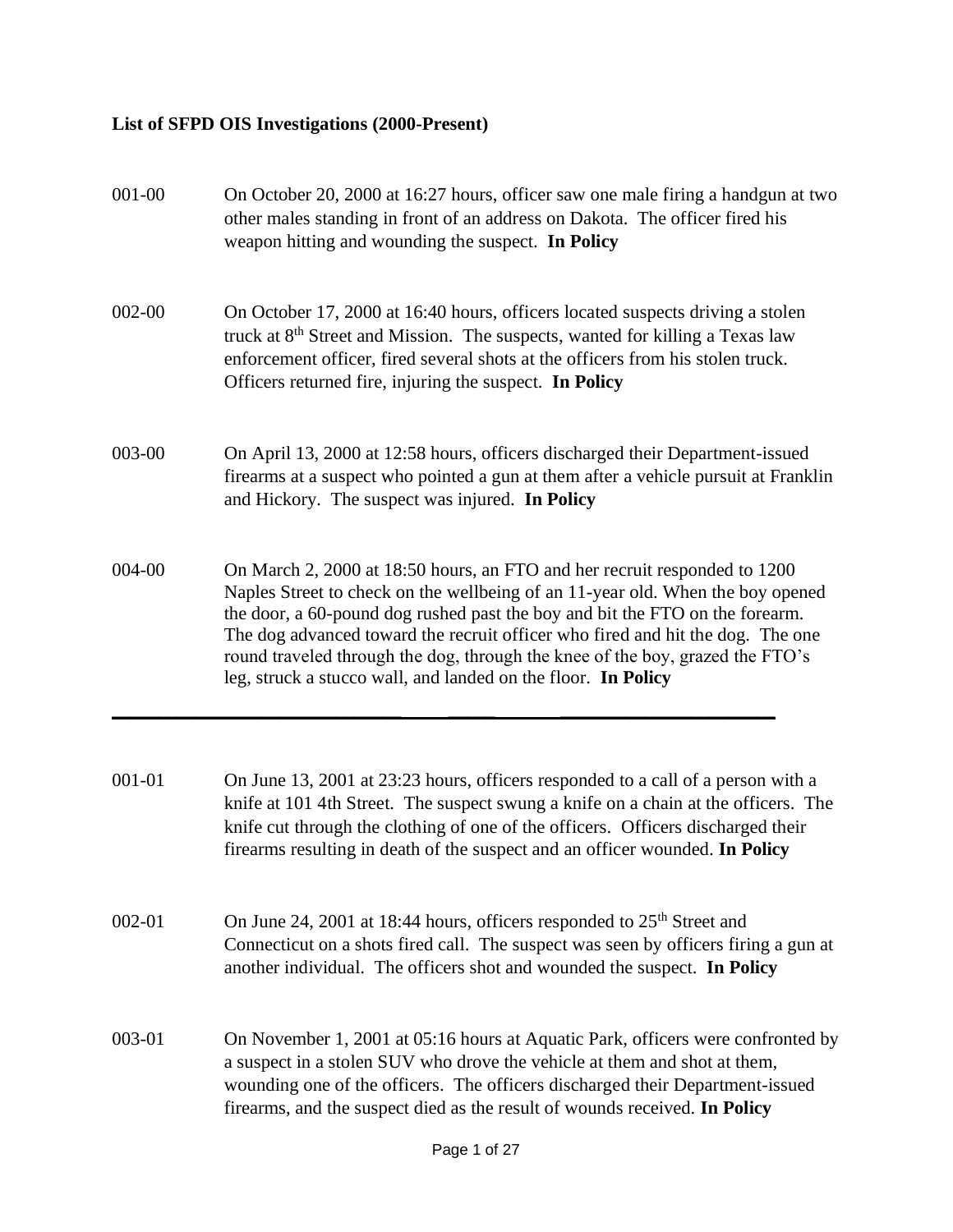| 004-01 | On July 10, 2001 at 19:06 hours, officers responded to an armed robbery of a cab<br>at 330 Ellis Street. The suspect pointed a gun at an officer. Officer discharged<br>his Department-issued weapon, and the suspect died as the result. In Policy                                                                                                                                                                                                    |
|--------|--------------------------------------------------------------------------------------------------------------------------------------------------------------------------------------------------------------------------------------------------------------------------------------------------------------------------------------------------------------------------------------------------------------------------------------------------------|
| 001-02 | On December 23, 2001 at 04:00 hours, an inspector discharged his Department-<br>issued firearm while attempting to arrest an armed robbery suspect at Bradford<br>and Cortland. The suspect was injured. In Policy                                                                                                                                                                                                                                     |
| 002-02 | On February 2, 2002 at 15:44 hours, an officer was off-duty and assaulted by an<br>individual of superior strength and size at 900 Kearny Street. The officer was<br>punched and kicked repeatedly to the point of nearly losing consciousness. He<br>discharged his personal handgun, and the suspect died as the result. In Policy                                                                                                                   |
| 003-02 | On February 9, 2002 at 13:00 hours, an officer was off-duty in South San<br>Francisco when he died from a self-inflicted gunshot wound. Not In Policy                                                                                                                                                                                                                                                                                                  |
| 004-02 | On February 27, 2002 at 15:49 hours, Northern Station's Street Crimes Unit,<br>members of the Narcotics Unit, and the State Bureau of Narcotics Enforcement<br>were conducting surveillance looking for a wanted fugitive near 3201 35 <sup>th</sup> Avenue<br>in Oakland, CA. While confronting the suspect, he fired a gun at the arresting<br>officers. Officers returned fire, and the suspect was hit and taken into custody. In<br><b>Policy</b> |
| 005-02 | On March 15, 2002 at 22:00 hours, officers responded to a call of a stabbing at<br>Geneva and Mission. The suspect, who had just stabbed another individual,<br>attacked the officers with a knife. Officers discharged their weapons, and the<br>suspect died as a result of his injuries. A bystander was unintentionally injured by<br>gunfire. In Policy                                                                                           |
| 006-02 | On May 16, 2002 at 20:22 hours, officers discharged their department-issued<br>firearms at a suspect who drove towards them at 366 Alemany Boulevard. The<br>suspect fled the scene and was not arrested. The incident was investigated as an<br>OID, as it was believed at the time that no one was hit. Later, it was determined                                                                                                                     |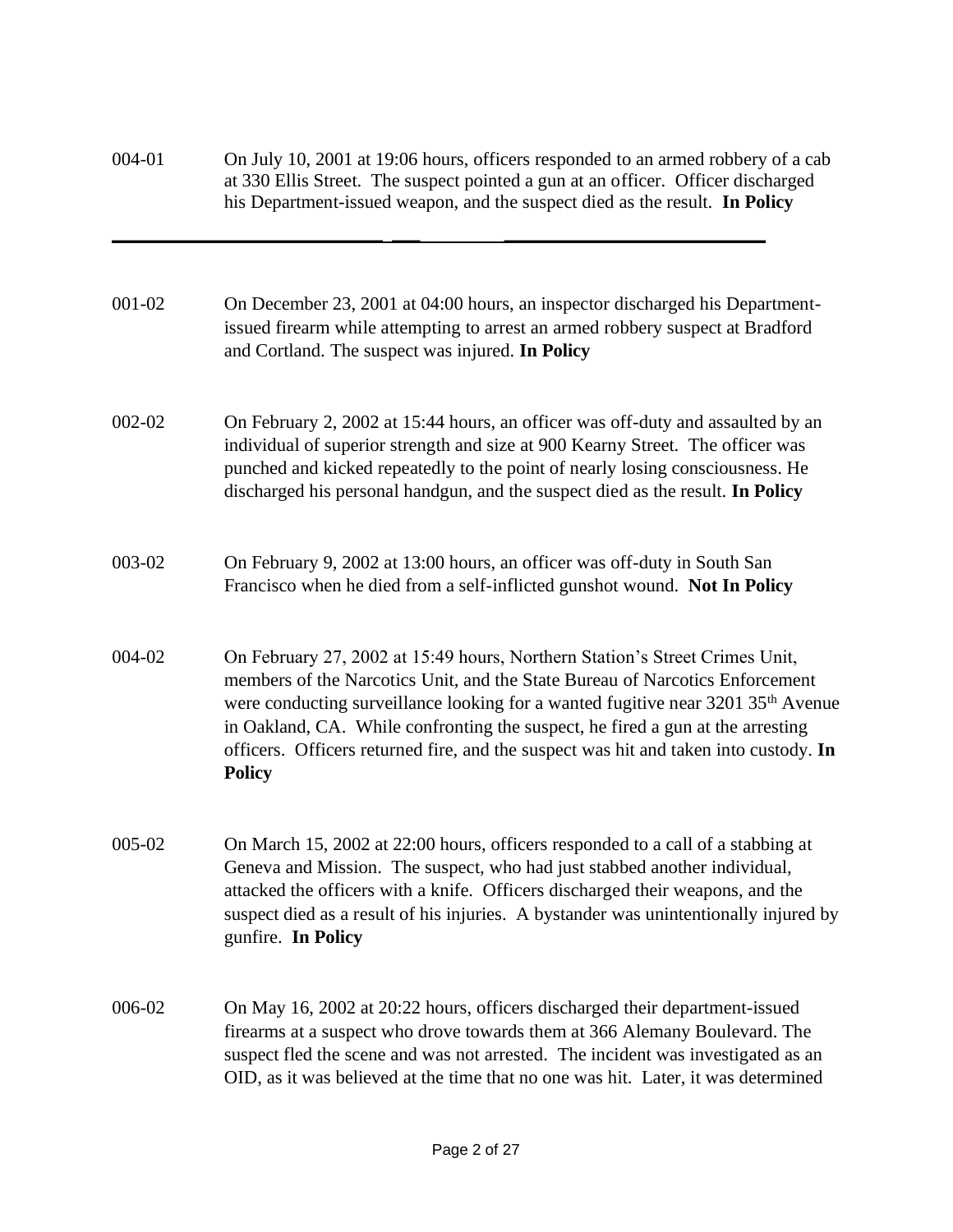|         | that the suspect had been shot. The suspect did not get medical treatment and was<br>taken to the hospital when arrested. In Policy                                                                                                                                                |
|---------|------------------------------------------------------------------------------------------------------------------------------------------------------------------------------------------------------------------------------------------------------------------------------------|
| 007-02  | On June 14, 2002 at 21:38 hours, officers were confronted by a knife-wielding<br>suspect, who stabbed a sergeant at 238 Eddy Street. Another sergeant discharged<br>his Department-issued firearm at the suspect, who died as a result. In Policy                                  |
| 008-02  | On July 7, 2002 at 16:30 hours, officers conducted a traffic stop at 1746 18 <sup>th</sup><br>Street. They were confronted by a suspect who fired a handgun striking an<br>officer. The officer discharged his Department-issued firearm and the suspect was<br>injured. In Policy |
| 009-02A | On December 7, 2002 at 12:34 hours, an officer was discovered deceased from a<br>self-inflicted gunshot wound in front of 857 Bryant Street. Not In Policy                                                                                                                         |
| 009-02  | On August 9, 2002 at 0811 hours, at the S.F. International Airport, an officer<br>discharged his Department-issued firearm, and the suspect was injured as the<br>result. The suspect almost ran down the officer after being pursued by another<br>police agency. In Policy       |
| 010-02  | On October 8, 2002 at 22:10 hours, an officer discharged his Department-issued<br>firearm at a knife-wielding suspect who was threatening bystanders and officers at<br>2295 Market Street. The suspect died. In Policy                                                            |
|         |                                                                                                                                                                                                                                                                                    |

001-03 On February 19, 2003 at 15:43 hours, officers attempted to stop a vehicle that was driving recklessly on 19<sup>th</sup> Avenue and Taraval Street. The vehicle was stopped in traffic when the officers approached on foot. The driver maneuvered the car pinning an officer. Officers then discharged their weapons resulting in the death of the suspect. **In Policy**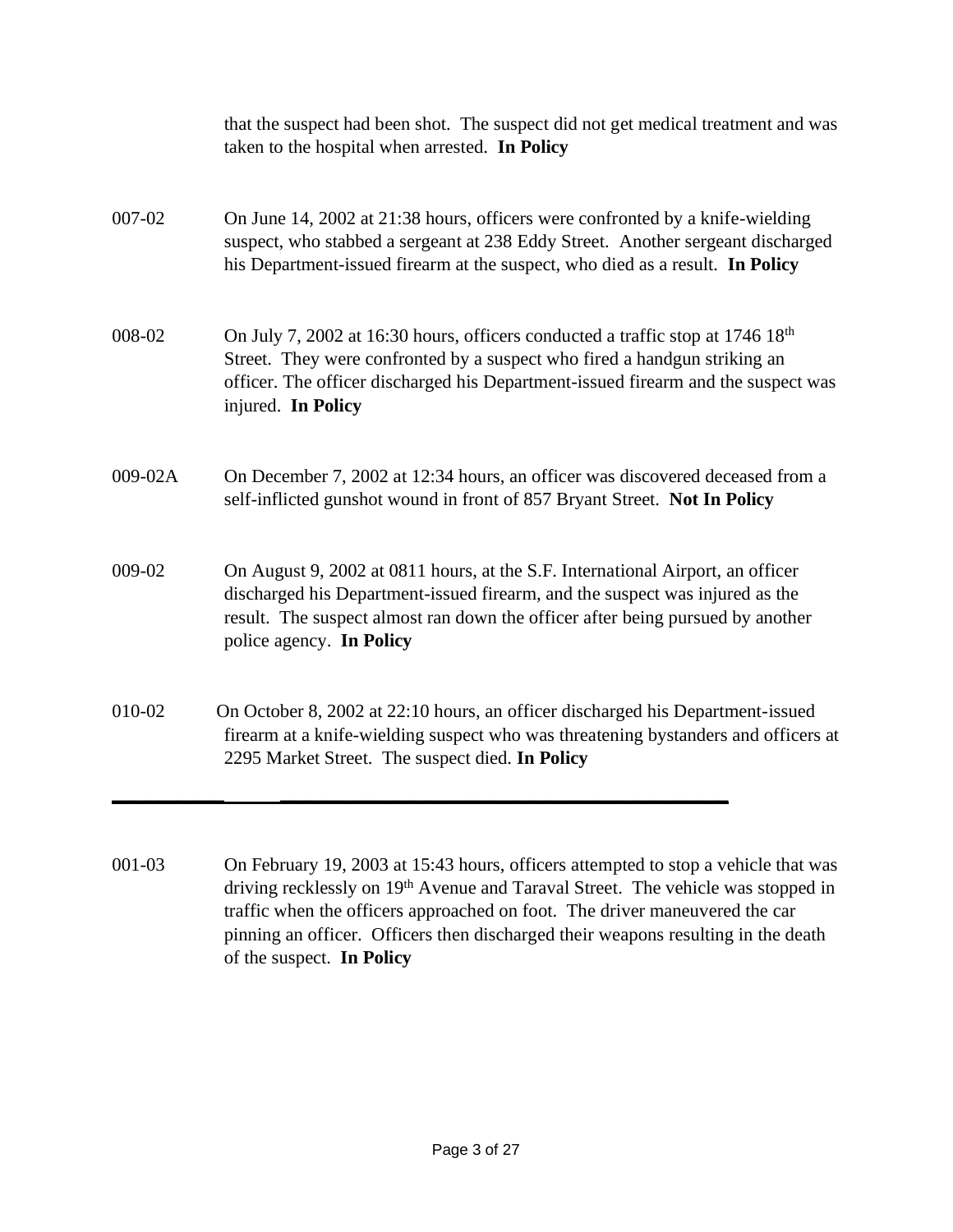- 002-03 On November 16, 2003 at 22:40 hours, at Montgomery Street and Pacific Avenue, after a pursuit through North Beach and part of Chinatown, officers caught up with the suspect driving his SUV after it crashed and got stuck in traffic. Officers attempted to reach into the vehicle to turn off the ignition when the suspect maneuvered the vehicle then pinned an officer against a wall. The officer discharged his Department-issued firearm, and the suspect died as the result. **In Policy**
- 003-03 On November 18, 2003 at 21:00 hours, officers responded to Commercial Alley regarding a mentally disturbed person. When they entered the premises, the suspect attempted to stab the officers. Officer discharged his Department-issued firearm striking and injuring the subject. **In Policy**
- 004-03 On October 28, 2003 at 09:30 hours, an officer unintentionally discharged his firearm after leaving the Lake Merced Range. He was injured. **Not In Policy**

**\_\_\_\_\_\_\_\_\_\_\_\_\_\_\_\_\_\_\_\_\_\_\_\_\_\_\_\_\_\_\_ \_\_\_\_\_\_\_\_\_\_\_\_\_\_\_\_\_\_\_\_\_\_\_\_\_\_\_\_\_**

- 001-04 On January 8, 2004 at 1016 hours, officers were working outer perimeter Specialists covering the inauguration of the mayor at 99 Grove Street. When the officers were changing positions and passing a sniper rifle, the weapon discharged wounding an officer in the hand. **Not In Policy**
- 002-04 On March 30, 2004 at 13:55 hours, an officer made traffic stop on a vehicle that was stolen, but unknown at the time of the stop. As the officer approached the vehicle, the driver sped away. A short chase ensued, and the suspect crashed his vehicle at King and Division. The suspect placed the vehicle in reverse and attempted to run over the officer. The officer discharged his firearm, and the suspect died as a result. **In Policy (discharge)/Improper Conduct (vehicle pursuit)**
- 003-04 On March 29, 2004 at 12:41 hours, officers responded to a vicious dog attack on a child at 1316 Brussels Street. When the officers arrived the dog was still attacking the minor. After locating the dangerous animal, several shots were fired at the dog and one round struck an officer. **In Policy**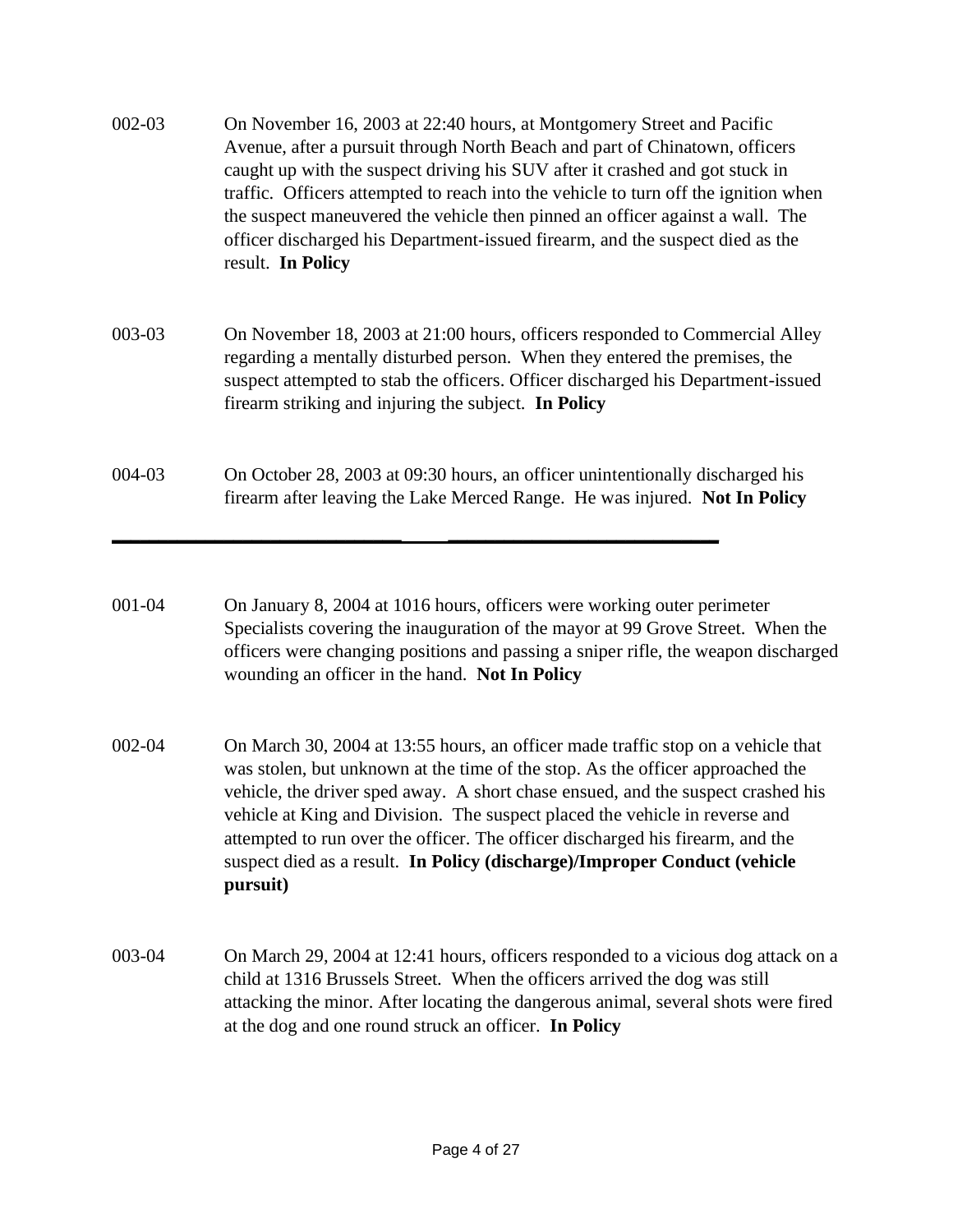- 004-04 On April 27, 2004 at 13:00 hours, officer fired one round from his duty weapon while engaged in a traffic stop near 1018 Sunnydale Ave. The suspect fled the scene to an unknown location. The suspect was wounded and later arrested. **Not In Policy**
- 005-04 On May 5, 2005 at 20:05 hours, the suspect attempted to force a woman into his car at gunpoint. The victim provided police with a description. Officers located the suspect's vehicle and a pursuit ensued. During the pursuit the suspect fired shots at pursuing officers. One round struck a police car, and one round went into a private residence. The pursuit ended at 600 block of Larch Street. During this incident, several officers discharged their weapons, and the suspect was killed. **In Policy**
- 006-04 On June 29, 2004, at 18:20 hours, members of the Special Investigation Division were conducting surveillance on the suspected location of a wanted felon, who was also a suspect in a homicide investigation. While attempting to arrest the suspect, the suspect fled in a vehicle. Officers, including Tactical units, pursued the vehicle where gunfire was exchanged with the suspect at Alemany and Justin. Suspect died at the scene. **In Policy**
- 007-04 On June 9, 2004 at 04:12 hours, officers were conducting an investigation into the location of a wanted parolee at 124 Capitol Avenue. When officers entered the premises the parolee pointed a loaded firearm at the officers but it misfired. A sergeant discharged his firearm at the suspect and wounded him. **In Policy**
- 008-04 On October 14, 2004 at 19:45 hours, officers responded to the area of a street robbery that occurred on the 1000 block of Grant Avenue. An officer contacted a male matching the description of the suspect at 668 Sacramento Street near Spring Alley. The suspect displayed a knife in a threatening manner towards the officer who discharged his firearm striking and wounded the suspect. **In Policy**
- 009-04 On October 8, 2004 at 15:00 hours, an officer removed his seatbelt and tried to exit his personal vehicle at Bayview Station. During this action his firearm discharged and he injured himself. **Not In Policy**
- 010-04 On November 22, 2004 at 21:12 hours, officers were conducting an investigation on the 600 block of Haight Street. At one point the officer attempted to detain a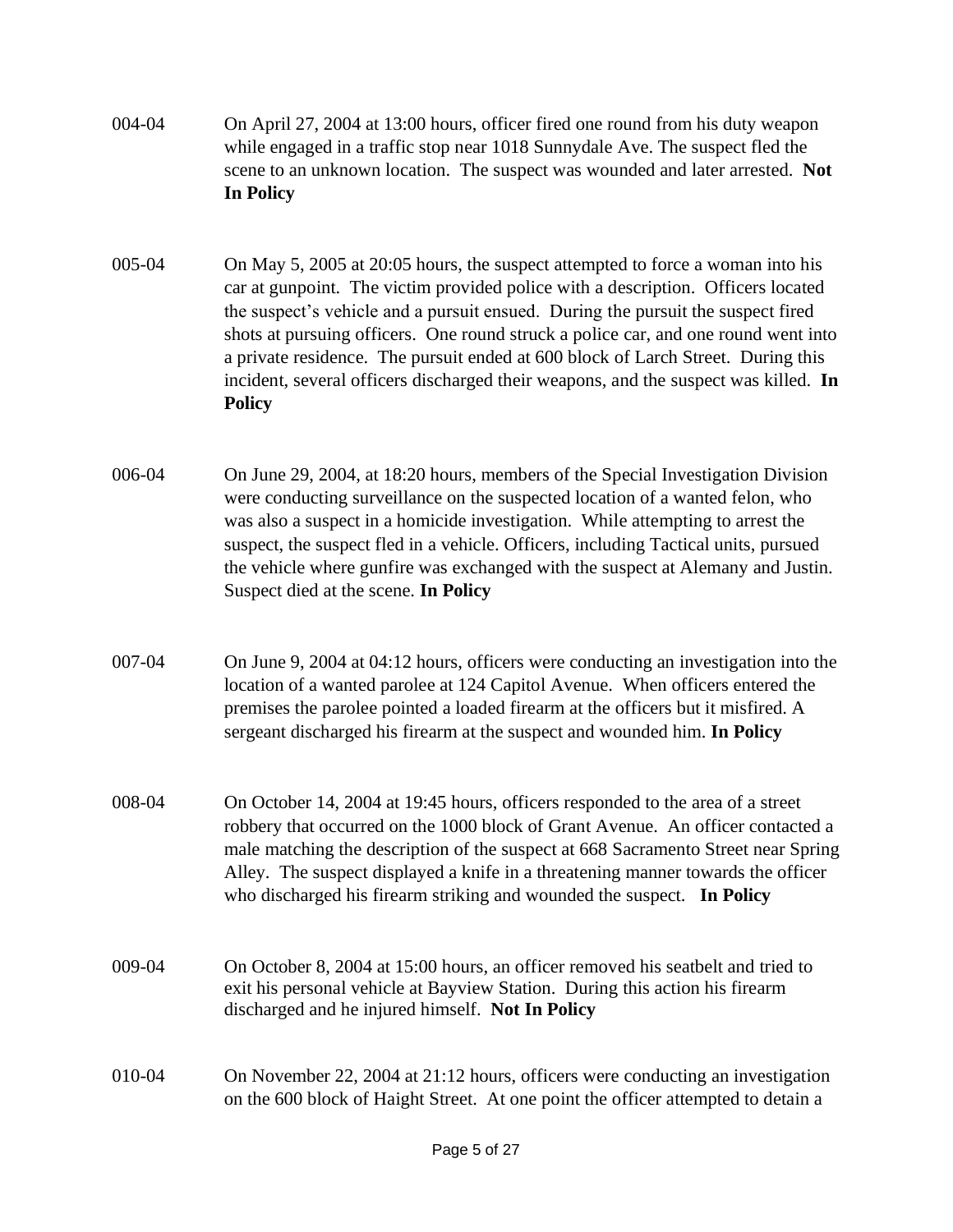known parolee who was the passenger in a parked vehicle. The driver of the vehicle attempted to move the car from a parked position and flee which caused the car to strike the officer and knock him to the ground. The partner officer discharged his weapon hitting and wounding the driver of the vehicle. **In Policy**

**\_\_\_\_\_\_\_\_\_\_\_\_\_\_\_\_\_\_\_\_\_\_ \_\_\_\_\_\_\_\_\_\_\_\_\_\_\_\_\_\_\_\_\_\_\_\_\_\_\_\_\_\_\_\_\_\_\_\_\_\_** *NOTE: OIS case number format revised in 2005.*

- 05-004 On June 16, 2005 at approximately 11:00 hours, an off-duty inspector died from a self-inflicted gunshot wound at his home in Vacaville, CA. **Not In Policy**
- 05-005 On September 2, 2005 at 06:06 hours, plainclothes officers went to a residence on Surrey St to serve a warrant. The suspect spotted the officers, got into his car and started it. As the officers approached the suspect, he revved the motor and put the car into drive. One of the officers was approaching from the front and was unable to get out of the way due to the narrowness of the street and the number of parked cars. As the suspect drove directly at the officer, the officer fired twice at the suspect. The suspect was wounded and taken into custody. **In Policy**
- 05-006 On September 9, 2005 at 10:35 hours, officers attempted to stop a vehicle and detain the occupants. It was reported that the car contained a firearm. The occupants fled from the car to the unit block of Northridge Road. The front passenger came out of the car and pointed a rifle at the officers. The officers fired at the suspect, wounding him. A foot chase ensued, and the suspect was taken into custody. **In Policy**
- 05-007 On November 22, 2005 at 20:30 hours, an off-duty officer returned to his parked and unattended vehicle to find a suspect inside his vehicle at 190 Julian Street. The officer attempted to place the suspect under arrest however he was met with resistance and furtive movement. The officer discharged his off-duty weapon and wounded the suspect. Later, no firearm was found on the suspect. **In Policy**
- 06-002 On April 3, 2006 at 21:30 hours, officers observed and pursued suspects in a vehicle after seeing a firearm displayed. The pursuit ended at Treasure Island. The officers discharged their weapons at the suspects after the suspects failed to surrender and drove directly at officers. Two suspects were injured. **In Policy**

**\_\_\_\_\_\_\_\_\_\_\_\_\_\_\_\_\_\_\_\_\_\_\_\_\_\_\_\_\_\_\_\_ \_ \_\_\_\_\_\_\_\_\_\_\_\_\_\_\_\_\_\_\_\_\_\_\_\_\_\_\_**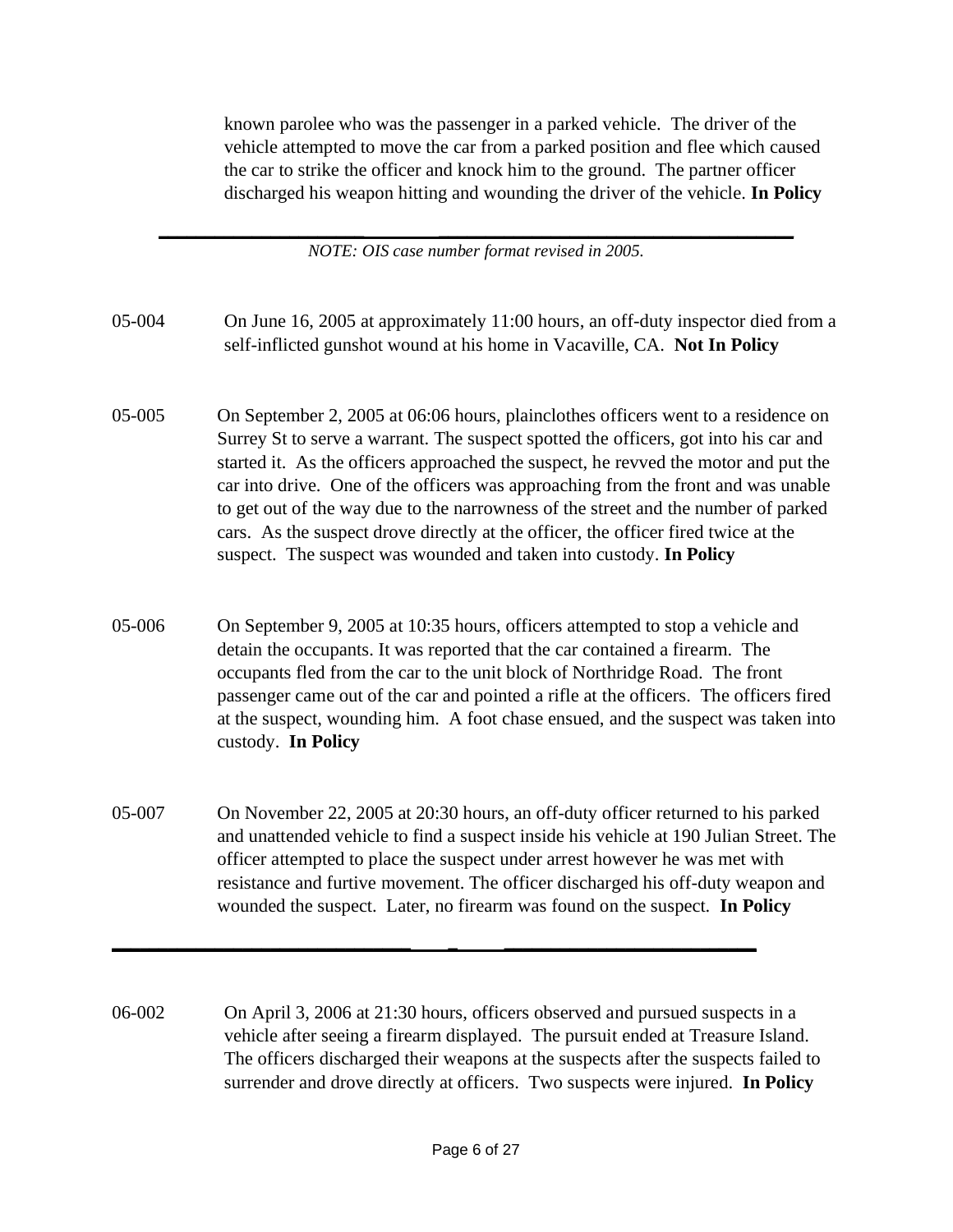- 06-004 On June 6, 2006 at 21:15 hours, officers responded to the report of squatters in a residential segment of the Park Merced Complex. Several officers confronted the suspect concealing himself in the attic of the residence. After repeated attempts to persuade the suspect to give up, the suspect made threats and furtive movements. Believing he was armed with a firearm, officers discharged their weapons and the suspect died. **In Policy**
- 06-005 On June 24, 2006 at 17:55 hours, officers observed a vehicle parked on Capp St. between 15<sup>th</sup> and 16<sup>th</sup>. The officers had prior knowledge that the vehicle was reported stolen and was suspected of being used for drug dealing. Officers approached the parked vehicle and drew their firearms on the sole occupant. The driver started the vehicle and drove directly at one of the officers, who became pinned against his vehicle. Both officers fired their weapons and the vehicle crashed a short distance away. The suspect later died from gunshot wounds. **In Policy**
- 06-006 On August 27, 2006 at 22:10 hours, officers responded to the call of shots fired in the area of Bayview and Flora. They noticed a person quickly begin to walk from the area. The suspect turned towards the officers, approached their patrol unit, and began shooting at the officers. The passenger officer exited the patrol unit and returned fire, striking the suspect. The suspect expired at the scene. Later, officers found two homicide victims in a parked vehicle nearby. It was determined that the suspect's weapon was used in the killing. **In Policy**
- 06-007 On September 17, 2006 at 02:30 hours, officers in a marked patrol unit, responded to a person with a gun call at Polk and Pacific. When they arrived, officers observed a person matching the description. The suspect was holding what appeared to be a firearm. The officers ordered the suspect to drop the gun several times. The suspect approached the officers and raised the gun in their direction. One of the officers fired his weapon, striking the suspect. The suspect died from his wounds. Later, it was determined to be a replica firearm possessed by suspect. **In Policy**
- 06-008 On December 22, 2006 at 20:18 hours, two uniformed officers became involved in a foot pursuit of a suspect wanted for robbery and weapons offenses. The suspect broke into the garage of a residence at  $1571$   $25<sup>th</sup>$  Ave. The suspect turned and fired a weapon at the officers, striking and killing one of the officers. The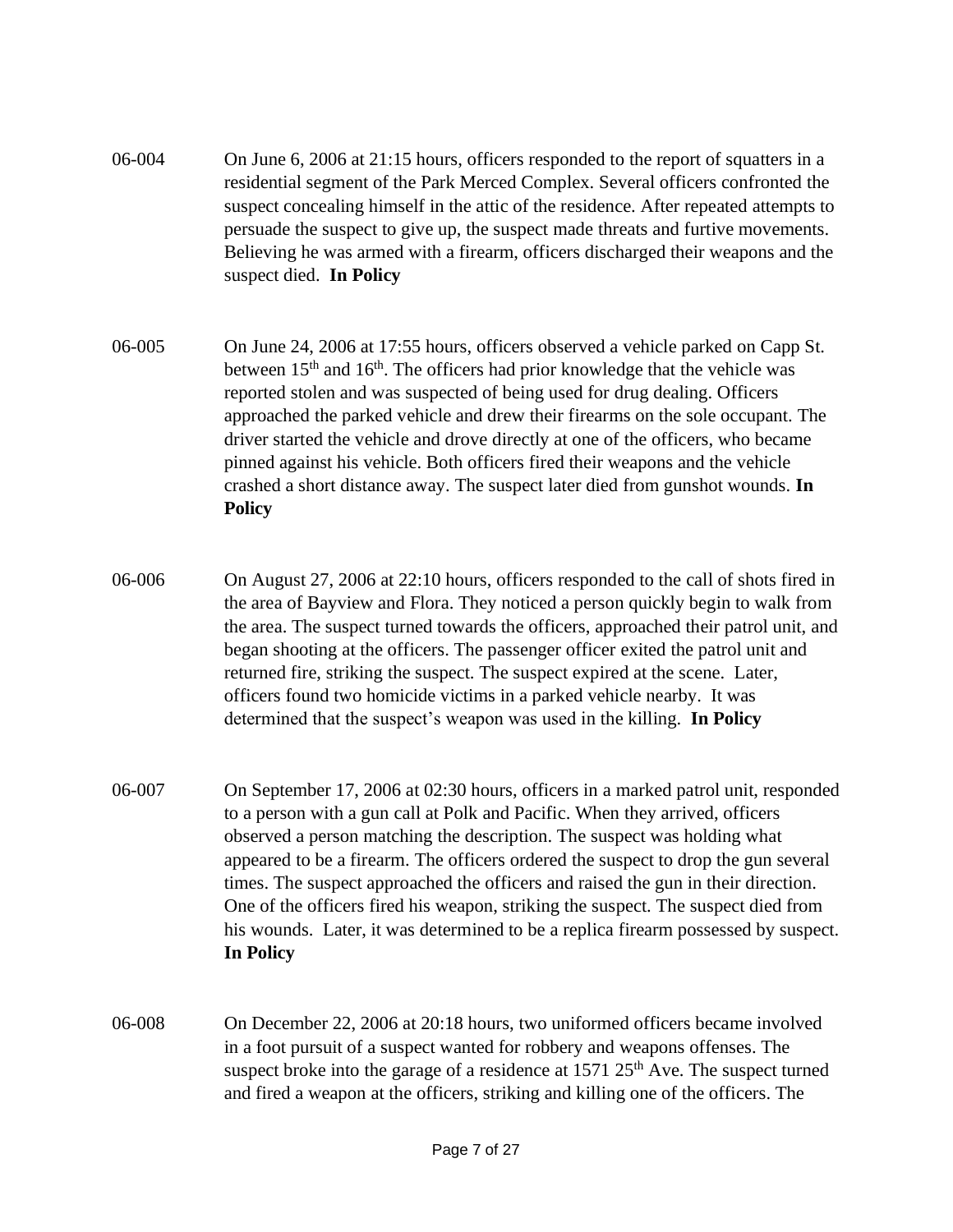other officer returned fire on the suspect and struck him. The suspect shot himself during the encounter and died. **In Policy**

07-001 On January 26, 2007 at 21:59 hours, uniformed officers responded to a restaurant on the corner of Geneva and Mission. The manager of the restaurant asked for assistance in removing a troublesome patron. While attempting to detain the suspect outside of the restaurant, the suspect turned on the officers and attempted to fire a gun at them. The officers returned fire, striking the suspect. The suspect expired from gunshot wounds at the scene. **In Policy** 

**\_\_\_\_\_\_\_\_\_\_\_\_\_\_\_\_\_\_\_\_\_\_\_\_\_\_\_\_ \_ \_\_\_\_\_\_\_\_\_\_\_\_\_\_\_\_\_\_\_\_\_\_\_\_\_\_\_\_\_\_\_**

- 07-002 On March 7, 2007 at 04:30 hours, officers were on uniformed patrol in the area of Townsend and 7<sup>th</sup> Streets. The officers observed a suspect who was attempting to assault the occupants of a parked vehicle. When the officers ordered the suspect to stop, he charged at them with two large kitchen knives in both of his hands. The officers repeatedly gave the suspect several commands to drop the knives, but he continued to rapidly approach them with the knives. The officers shot the suspect who later died at SFGH. It was later determined that the suspect was responsible for a homicide that had occurred one block away from the scene. **In Policy**
- 07-003 On August 11, 2007 at 01:43 hours, an off-duty officer was at his residence in San Mateo. The officer unintentionally discharged one round and died. **Not In Policy**

**\_\_\_\_\_\_\_\_\_\_\_\_\_\_\_\_\_\_\_\_\_\_\_\_\_\_\_\_\_\_\_ \_\_\_\_\_\_\_\_ \_\_\_\_\_\_\_\_\_\_\_\_\_\_\_\_\_\_\_\_**

- 08-001 On January 27, 2008 at 15:03 hours, an officer responded to an aggressive panhandler at Lombard and Van Ness Ave. The officer detained the suspect and asked for identification. After a warrants check revealed the suspect to have outstanding warrants, the officer attempted to place the suspect in custody. The suspect resisted arrest and fled onto Greenwich Street. Back-up officers arrived to assist in the arrest. The suspect produced a knife and advanced on one of the officers. The officer fired his handgun striking suspect, who later died. **In Policy**
- 08-002 On March 8, 2008 at 22:30 hours, an off-duty officer was camping in Kern County, CA. While holstering his personal firearm, the officer unintentionally discharged one round striking and wounding himself. **Not In Policy**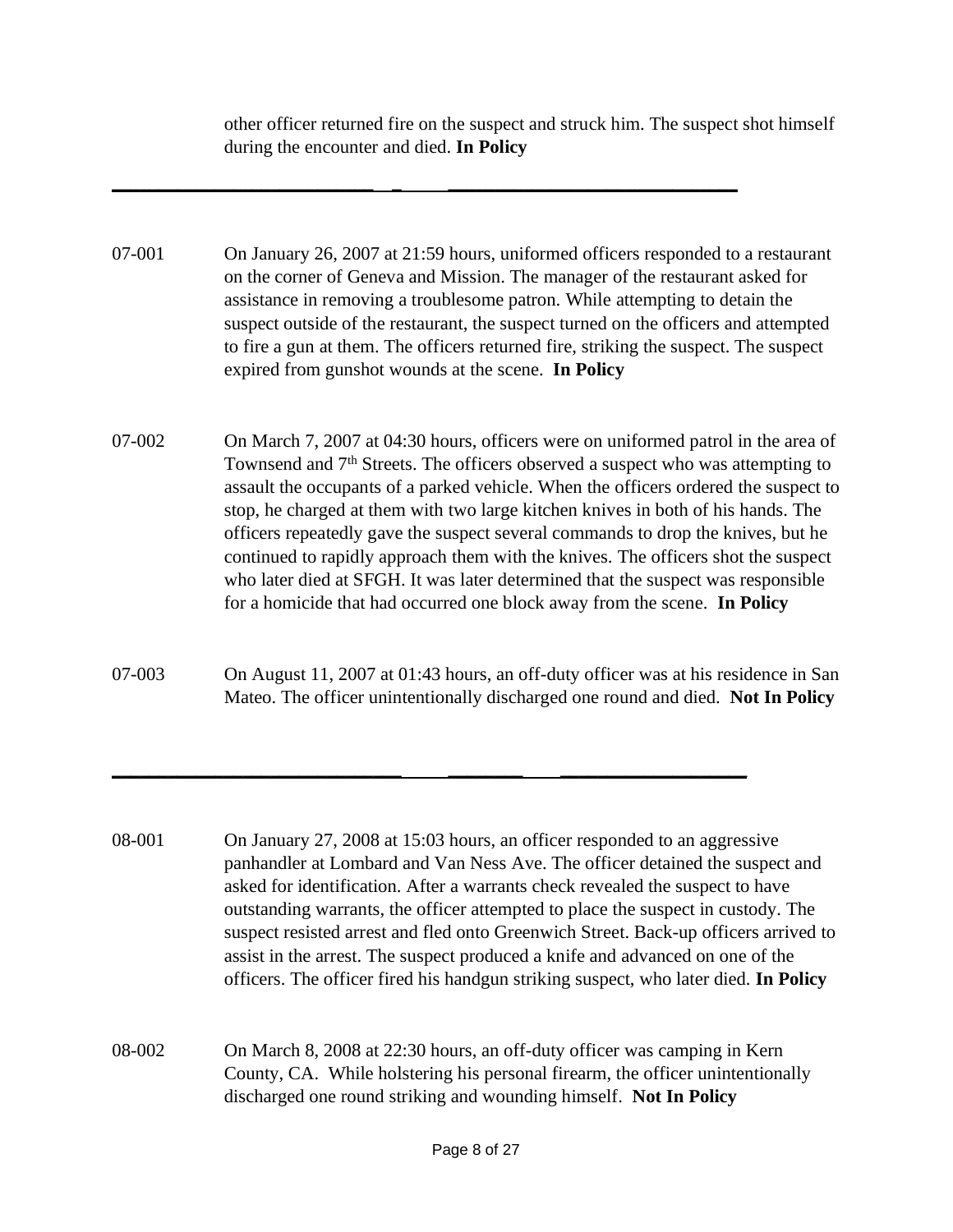08-003 On August 7, 2008 at 11:53 hours, a sergeant and officer responded to 1941 15<sup>th</sup> Street to meet with a social worker requesting assistance with a 5150 W  $&$  I subject. The female subject confronted the officers with a knife inside the premise. The officers discharged their firearms and the subject was injured. **In Policy**

**\_\_\_\_\_\_\_\_\_\_\_\_\_\_\_\_\_\_\_\_\_\_\_\_\_\_\_\_\_\_ \_\_\_\_\_\_ \_\_\_\_\_\_\_\_\_\_\_\_\_\_\_\_\_\_\_\_\_\_\_\_**

- 09-001 On January 3, 2009 at 02:32 hours, officers were dispatched to 29 Cortland Avenue regarding a prowler inside an occupied residence. Upon arrival, the officers discovered forced entry to the premise. The officers entered the premise to search for the suspect, whom the caller stated was trying to enter her room. Two officers first contacted the suspect on the top floor of the premise, and the suspect was armed with a pry bar. The suspect forcibly knocked one officer down a flight of stairs. The officer discharged and hit the suspect. Another officer discharged his weapon at the suspect in defense of his partner officers. The suspect was wounded. **In Policy**
- 09-002 On May 15, 2009 at 23:55 hours, Officers responded from the Taraval District to the Ingleside District to assist in crowd control following a shooting. As the officers were responding to "sideshow" activity at Geneva Avenue and Mission Street, two officers confronted a suspect who was firing gunshots in the area. When the suspect pointed his handgun in the direction of one of the officers, the officers discharged their firearms. Suspect was struck and wounded. **In Policy**
- 09-003 On August 25, 2009 at 15:26 hours, an officer on motorcycle patrol in the area of Alpha and Raymond Streets conducted a traffic stop on a vehicle for expired registration. The vehicle fled from Raymond to south on Bayshore Boulevard where it became stuck in traffic on the 2300 block of Bayshore Boulevard. The officer discharged his firearm in an attempt to disable the front driver's side tire. The suspect fled the scene and was not captured. **Not in Policy**
- 09-004 On September 5, 2009 at 04:24 hours, Ingleside officers were dispatched to 12 Raymond Street regarding a person with a knife. Upon arrival they were informed via the landlord that another tenant was threatening others with a cleaver. The officers located the armed suspect. A Cantonese-speaking officer attempted to persuade the subject to surrender. Officer deployed ERIW to no avail. When the suspect attacked officers with the cleaver, an officer shot the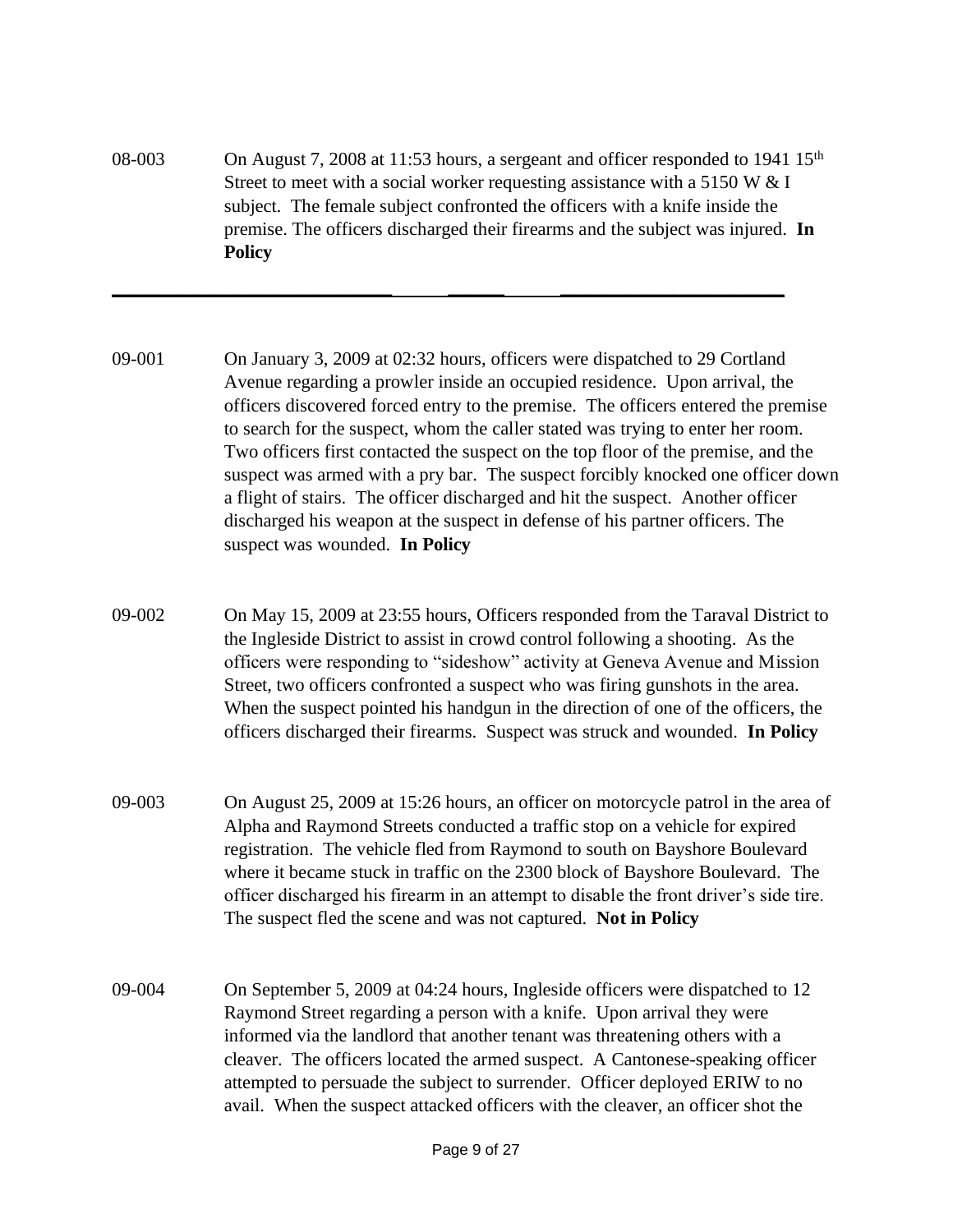subject with his Department-issued rifle. The suspect died from his injuries. **In Policy**

- 09-005 On October 4, 2009 at 19:39 hours, Mission Station officers were dispatched to 550 14th Street #101 regarding an "A' priority mentally disturbed person breaking windows with a flashlight. Officers arrived and found the suspect armed with a knife. Backup officer arrived with E.R.I.W. Less lethal was deployed to no avail. O.C. was attempted but unsuccessful. During the incident, an officer discharged his firearm striking the subject. The subject was taken into custody and transported to SFGH where he survived his injuries. **Not In Policy**
- 09-006 On December 29, 2009 at approximately 13:55 hours, an off-duty sergeant died from a self-inflicted gunshot wound in Petaluma, California. **Not In Policy**

**\_\_\_\_\_\_\_\_\_\_\_\_\_\_\_\_\_\_\_\_\_ \_\_\_\_\_\_\_\_\_\_ \_\_\_\_\_\_\_\_\_\_\_\_\_\_\_\_\_\_\_\_\_\_\_\_**

- 10-001 On January 23, 2010 at 17:22 hours, Ingleside Station officers responded to 87 Maynard Street regarding a check on the well-being of a possible 5150. Upon arrival, an officer was confronted by a suspect armed with a machete while his partner was meeting with the reporting party. The officer discharged his firearm and the suspect expired at scene. **In Policy**
- 10-002 On February 21, 2010 at 13:50 hours, an officer at Mission Station was reassembling his firearm after cleaning it in the station armory. He unintentionally discharged one round causing an injury to his left hand. **Not In Policy**
- 10-003 On April 12, 2010 at approximately 17:00 hours, plain clothes officers were attempting to stop a suspect who had briefly fled an attempted traffic stop by a uniformed Honda unit. The driver drove in reverse striking an unmarked police vehicle. One officer discharged his firearm at the fleeing driver. The suspect sustained a gunshot wound and was taken into custody. **Not In Policy**
- 10-004 On April 21, 2010 at approximately 22:49 hours, plain clothes officers assigned to Violence Reduction in the Bayview District attempted to make contact with occupants of a parked vehicle on Reardon Road. The vehicle fled and drove at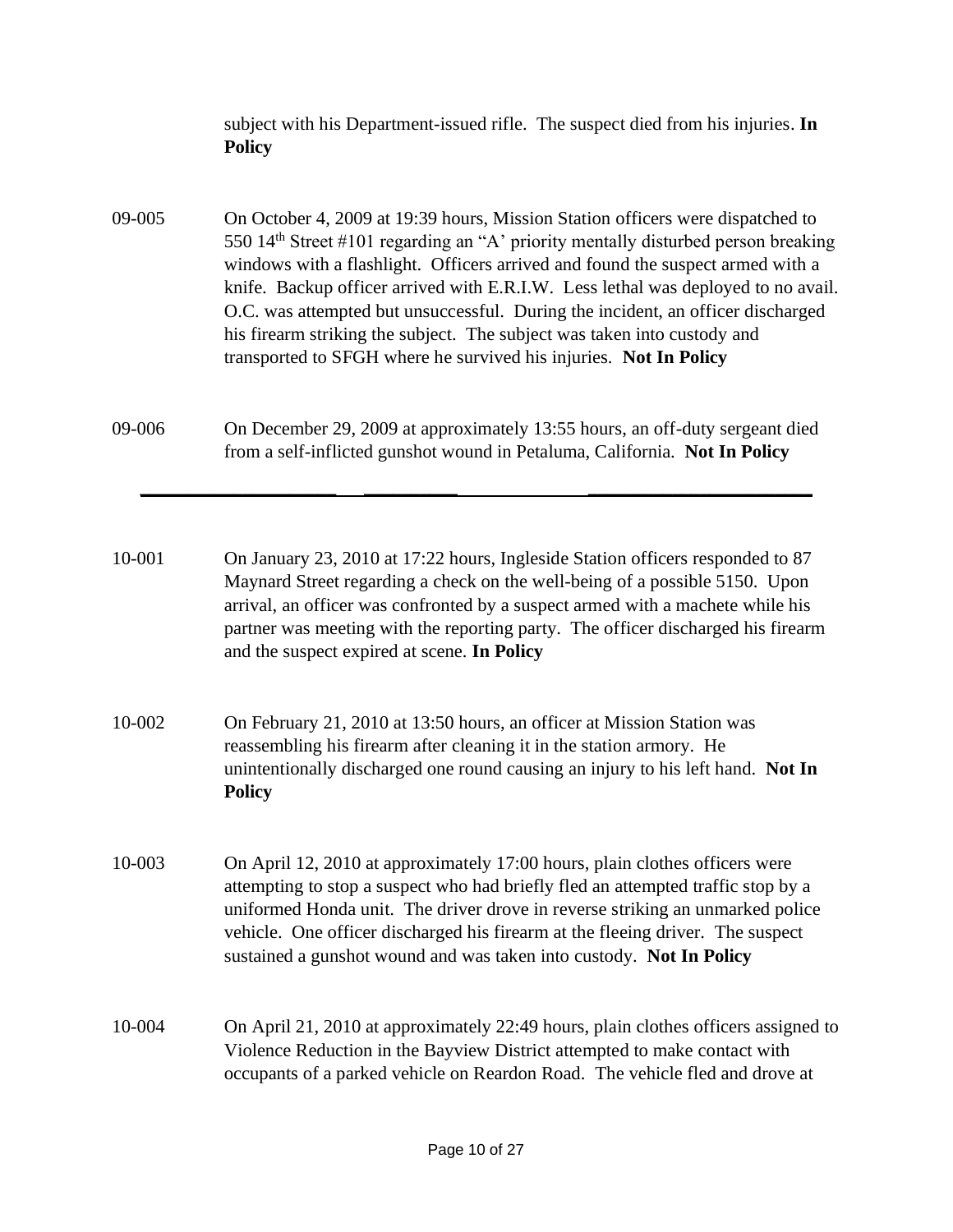one of the officers. The officer discharged his firearm at the driver, who fled the scene. **In Policy**

- 10-005 On July 3, 2010 at approximately 01:31 hours, plainclothes officers were driving in the area of Columbus and Grant Streets. They observed a subject fire a handgun into a crowd of people. As the suspect fled on foot, officers pursued him. One of the officers fired his weapon at the suspect. The suspect was not hit by gunfire but was taken into custody. **In Policy**
- 10-006 On July 24, 2010 at approximately 05:30 hours, a uniformed officer observed a vehicle wanted in a carjacking with two armed suspects. A pursuit began near Fillmore and McAllister and ended on the 700 block of Arkansas. The officer discharged her firearm but neither suspect was hit by gunfire. No suspects in custody. **In Policy**
- 10-007 On August 28, 2010 at approximately 21:43 hours, officers from Bayview station responded to Reardon and Kiska Roads on a call of several suspects armed with guns. Plain clothes officers confronted several individuals who were near 77 Northridge. One of the suspects fired a handgun at the officers, and one of the officers returned fire. No one was hit by gunfire. A handgun was later located and several suspects were later arrested. **In Policy**
- 10-008 On September 19, 2010 at approximately 11:36 hours, an off-duty officer was at his home in Martinez, California. He was found with a single gunshot wound that was later determined to be self-inflicted. **Not In Policy**
- 10-009 On September 26, 2010 at approximately 11:15 hours, a uniformed officer responded to a noise complaint at 1000 Sutter Street. She responded to an apartment and confronted a single occupant. The suspect gained possession of a firearm during the confrontation and the officer discharged her firearm. The suspect died at scene. **In Policy**
- 10-010 On September 30, 2010 at approximately 20:20 hours, several plain clothes officers made a traffic stop at 3rd Street and LaSalle Avenue. After finding narcotics, the suspect driver refused to exit his vehicle and was able to restart it. An officer, who had become positioned in front of the vehicle, had to move to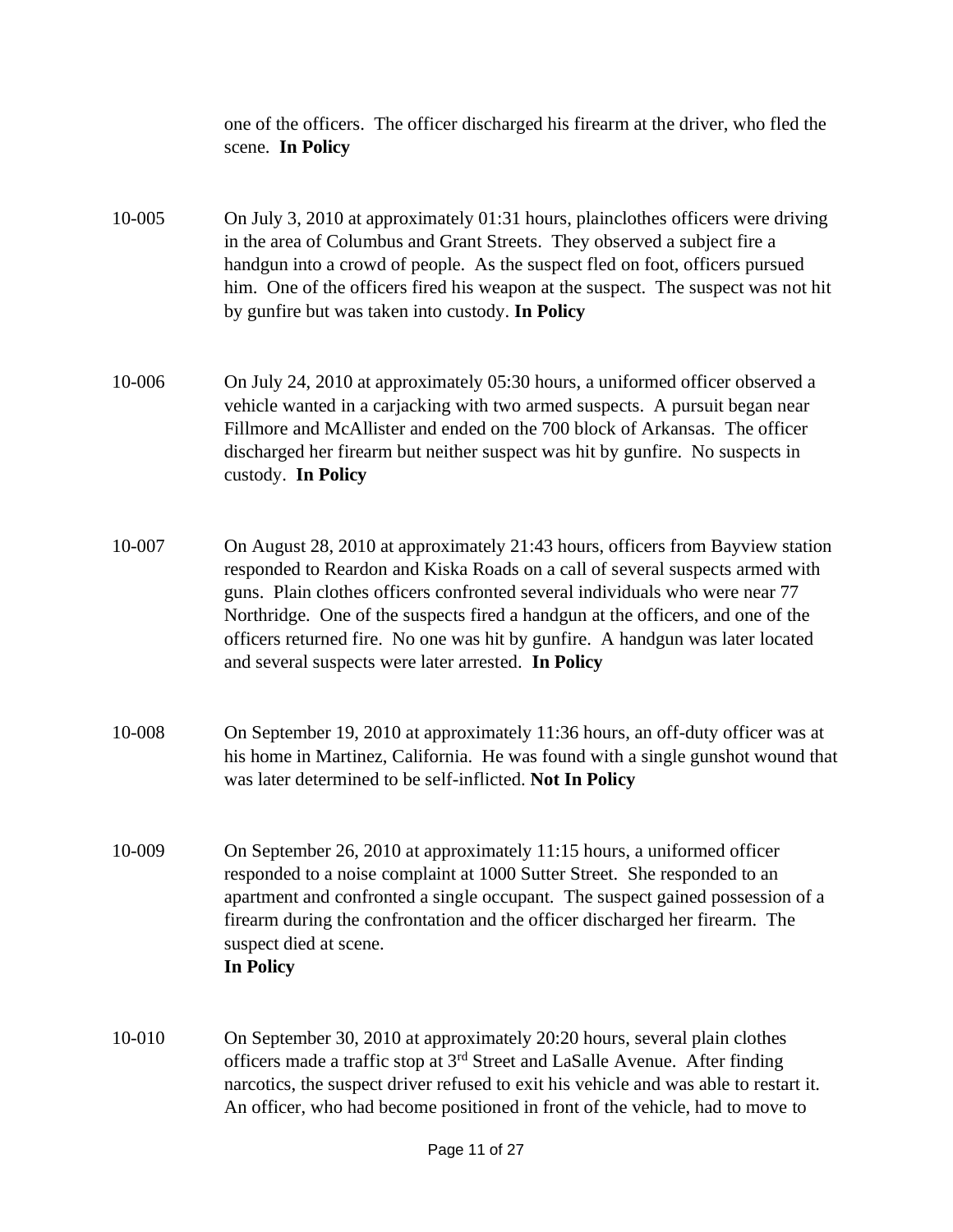avoid being struck. The officer discharged his firearm during the incident but there were no injuries. **In Policy**

10-011 On October 6, 2010 at approximately 18:14 hours, an off-duty officer died from a self-inflicted gunshot wound in Los Altos, California. **Not In Policy**

10-013 On November 12, 2010 at approximately 14:21 hours, a Northern housing unit made a traffic stop for plain clothes officers at Buchanan Street and Fell Street. When a sergeant began getting dragged by the fleeing vehicle, an officer discharged his firearm at the driver. The vehicle was later recovered showing that the single shot did not penetrate the interior of the vehicle. There were no injuries. Several days later, the suspect turned himself in and was arrested. **In Policy**

- 10-014 On December 10, 2010 at 15:23 hours, a Mission Station uniformed officer on patrol. The officer made contact with several individuals at Garfield Square Park who were in violation of several park regulations. One of the individuals physically attacked the officer. During the incident, the officer discharged his Department-issued firearm striking the suspect. Both the officer and the suspect survived and were treated at SFGH. **In Policy**
- 10-015 On December 29, 2010 at approximately 15:40 hours, two Bayview Station officers were in uniform and assigned to patrol duties. An inspector in plain clothes was assigned to Bayview Investigations. All three responded to 626 Bacon Street on the report of a stabbing. The officers were confronted by the knife-wielding suspect. Both uniformed officers discharged their firearms. The suspect later expired from his injuries. **In Policy**

**\_\_\_\_\_\_\_\_\_\_\_\_\_\_\_\_\_\_\_\_\_\_\_\_\_\_ \_ \_\_\_\_\_\_\_\_\_\_\_\_\_\_\_\_\_\_\_\_\_\_\_\_\_\_\_\_**

11-001 On January 4, 2011 at approximately 10:33 hours, several plain clothes officers assigned to the Fugitive Recovery Enforcement Team responded as backup to a call at 1380 Howard Street of a mentally disturbed person. The subject was in a wheelchair armed with a knife. One of the officers was stabbed in the arm by the suspect. O.C. Spray and Extended Range Impact Weapon were deployed but ineffective in ending the threat. A sergeant and officer discharged their firearms. The suspect was struck and treated for his injuries at SFGH. The injured officer was treated for his wounds at SFGH and survived. **In Policy**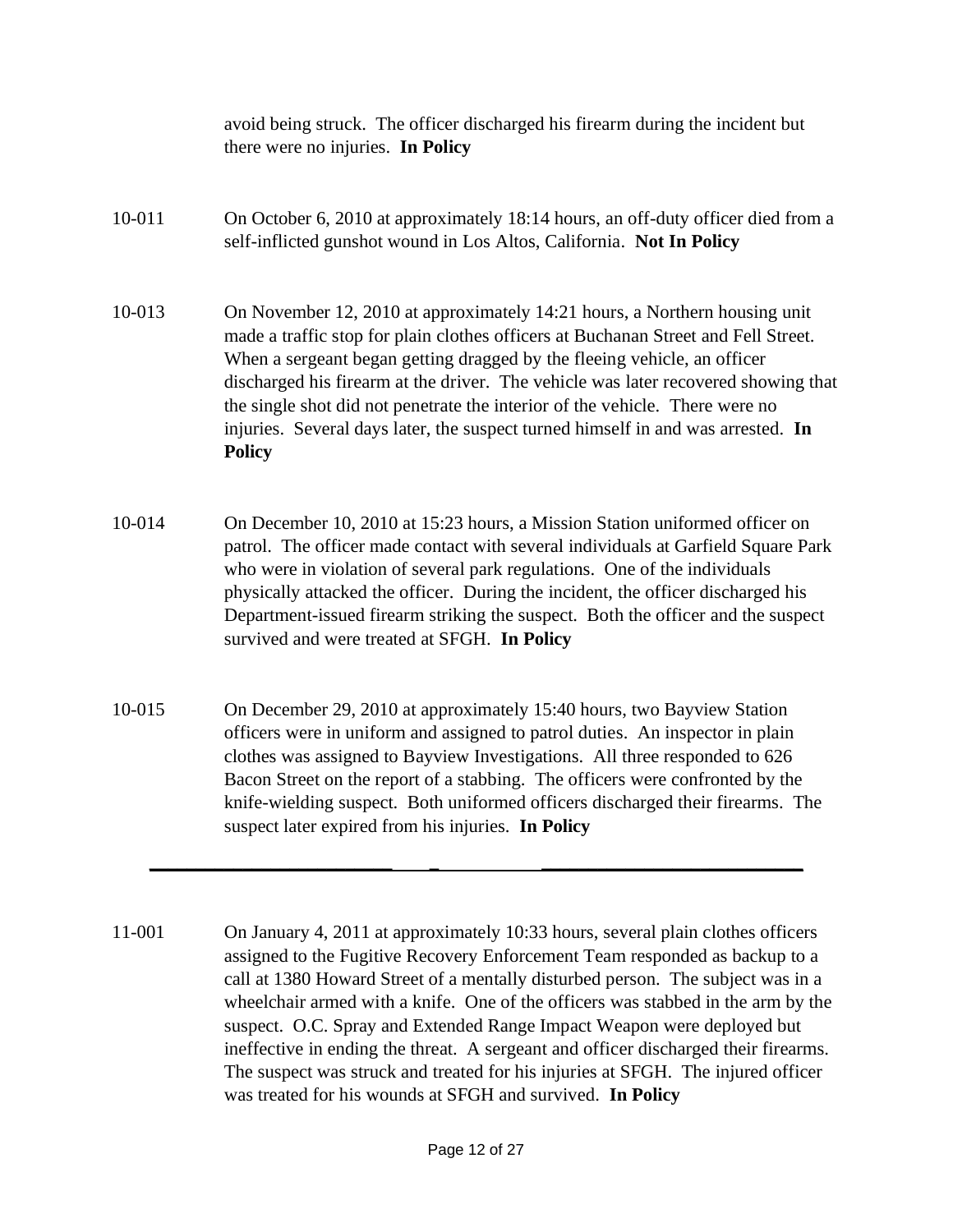- 11-002 On June 7, 2011 at approximately 17:23 hours, a sergeant and two officers assigned to the Park Station plain clothes unit were in the area of 65 Buena Vista East when they encountered a suspected bank robber in a parked stolen vehicle. The suspect used his vehicle as a weapon as he maneuvered out of a parking space. The sergeant and one of the officers discharged their firearms. The suspect was struck and later died from his wounds. One of the officers was injured during the incident. **In Policy**
- 11-003 On June 29, 2011 at approximately 07:55 hours, two officers were assigned to the Northern Station plain clothes unit. They responded to 1155 Ellis Street on a report of a wanted suspect. The officers had prior information that the suspect was a parolee who had a felony warrant and was in possession of an assault rifle. Upon arrival the officers confronted the suspect as he was in a vehicle exiting on Gough Street. The suspect fired a handgun at the officers. Both officers discharged their firearms at the suspect. The suspect was struck by gunfire and taken into custody. The suspect survived his injuries. **In Policy**
- 11-004 On July 16, 2011 at approximately 16:43 hours, two uniformed officers assigned to Bayview Station were in the area of 3rd Street and Oakdale Street conducting an investigation related to a fare evasion on the MUNI T line. A subject who had been detained ran from the officers. During the foot pursuit and attempted capture of the subject, the officers were fired upon and both returned fire. The suspect was struck by gunfire and died. **In Policy**
- 11-005 On Saturday, September 17, 2011, numerous police units were assigned to duties in the Broadway Corridor of the Central District. A lieutenant saw a male who resembled a person he saw pictured on a Crime Alert bulletin. The lieutenant, along with several officers, encountered the subject. The suspect fled on foot to the 400 block of Broadway Street. The suspect brandished a Tec9 semiautomatic pistol. An officer discharged his firearm at the suspect. The suspect was taken into custody and not struck by the single shot. Two bystanders suffered wounds as a result of the discharge. **In Policy**
- 11-006 On Monday, October 3, 2011 at approximately 07:18 hours, numerous Richmond units responded to 636 Funston Avenue on a report of a stabbing. An officer arrived and met with a male victim in front of the residence who had suffered a serious wound to the hand. Neighbors informed the officer that the male suspect,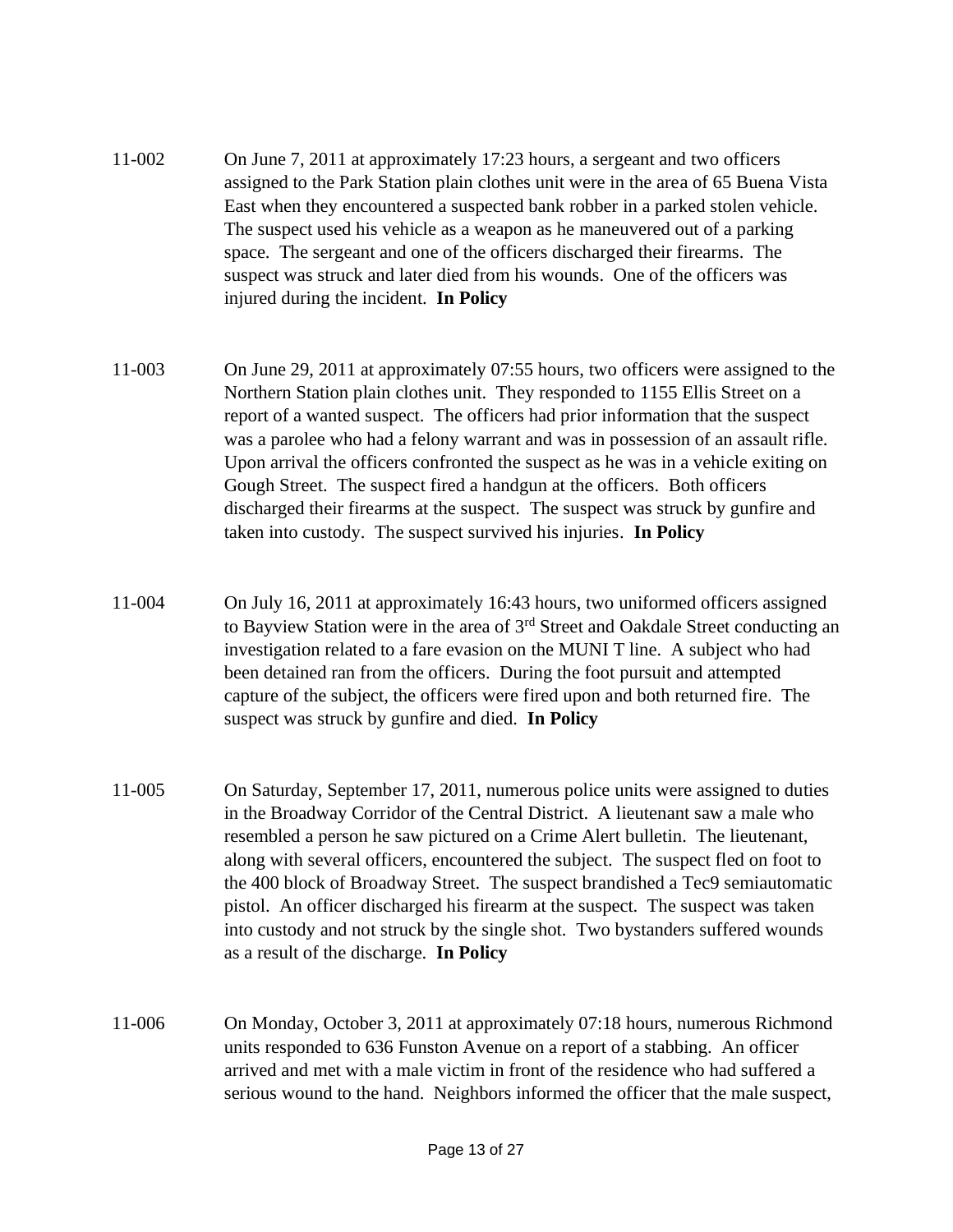who was the son of the victim, was inside the residence. Numerous units responded and entered the residence, including an officer equipped with ERIW. A female stabbing victim was located and an officer began to pull her out of the apartment. The officers were then confronted by a knife-wielding suspect. One officer discharged the ERIW and another officer discharged his firearm. The suspect was struck and taken into custody. The suspect and the female victim later died from their wounds. **In Policy**

- 11-007 On Wednesday, December 14, 2011 at approximately 13:30 hours, uniformed officers from Northern Station conducted a traffic stop on a vehicle for registration on Bush Street at Larkin Street. The driver fled on foot from the officers. Two officers gave chase while a third officer stayed with the suspect vehicle as there was a female passenger. The suspect fired numerous shots at the pursuing officers. One officer discharged his firearm at the suspect striking him near Larkin and Fern Alley. The suspect was taken into custody and later died of his injuries. **In Policy**
- 11-008 On Friday, December 16, 2011 at approximately 21:30 hours, plain clothes officers from Bayview Station responded to a call of a carjacking with a gun. Two officers located the stolen vehicle near 118 Jerrold Street. The suspect drove his vehicle directly into the unmarked police vehicle. Both officers exited their vehicle as the suspect rammed both the police vehicle and a parked vehicle several times. One officer discharged his firearm. The suspect, who was not injured as a result of the discharge, crashed his vehicle a short distance away and was taken into custody. **In Policy**

**\_\_\_\_\_\_\_\_\_\_\_\_\_\_\_\_\_\_\_\_\_\_\_\_\_\_\_\_ \_\_ \_\_\_\_\_\_\_\_\_\_\_\_\_\_\_\_\_\_\_\_\_\_\_\_\_**

12-001 On Wednesday, May 10, 2012, at approximately 20:43 hours, four officers arrived at 861 Post Street to assist Rohnert Park Public Safety investigators, attempting to interview a person of interest in a homicide investigation. When the officers attempted to contact the suspect, they came under fire, withdrew, and established a perimeter. Throughout a prolonged stand-off, the now barricaded suspect continued to fire at first responders. He also deployed chemical agents and attempted to set the apartment ablaze. During the course of the incident, an officer fired one time with his Department-issued rifle, missing the suspect. The incident concluded when a second officer fired his Department-issued rifle one time and mortally struck the suspect. **In Policy**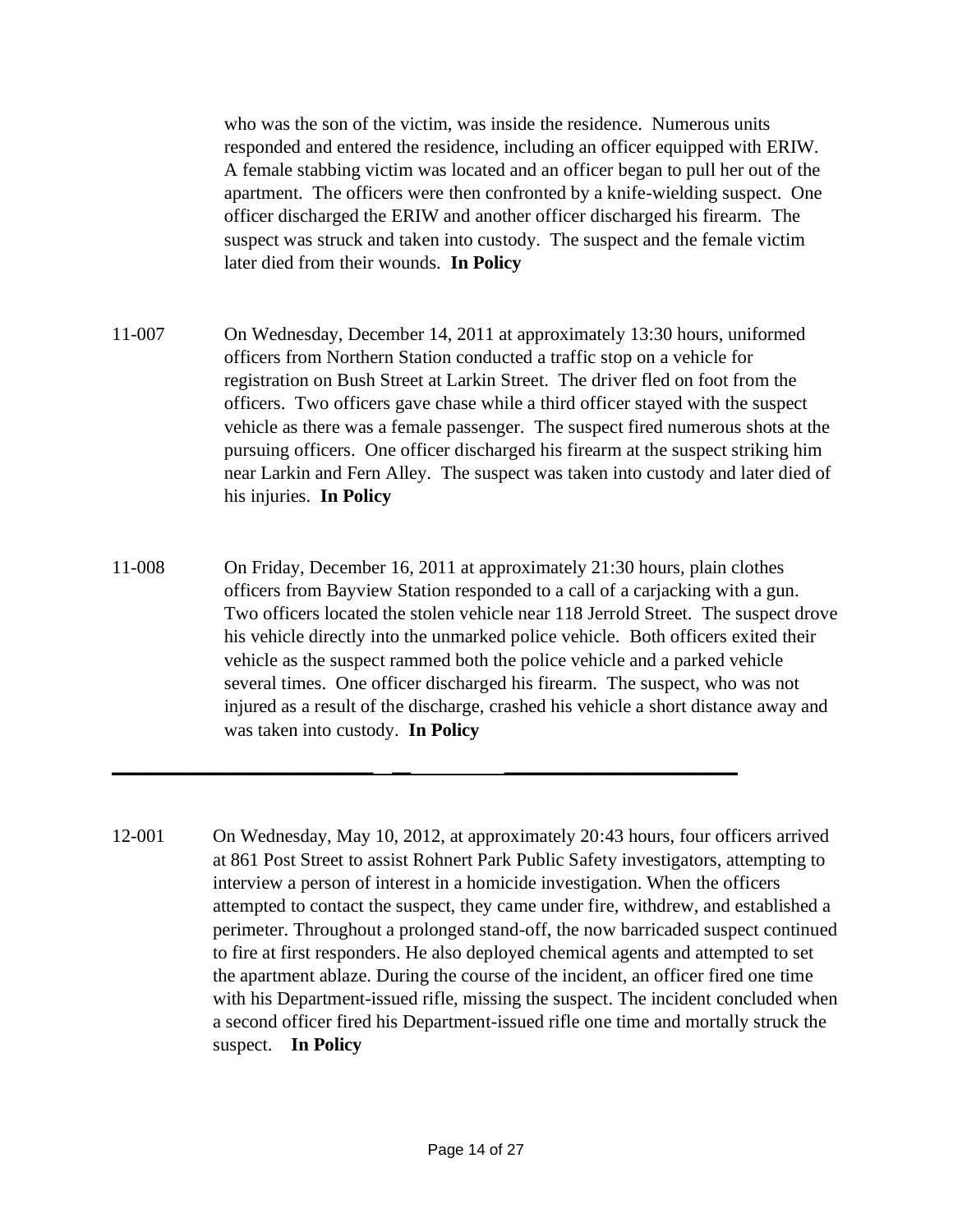- 12-002 On Sunday, May 13, 2012, at approximately 22:40 hours, two SIT Sergeants were returning to Tenderloin Station from a follow-up investigation. As they approached the intersection of Fremont and Mission Streets, they saw a robbery in progress, mid-block Mission St., between Fremont and Beale Sts. As the officers approached, the suspect separated from the victim, approached the officers, and drew a handgun from his waist. An officer fired once at the suspect, missing him. The suspect surrendered and was taken into custody without further incident. **In Policy**
- 12-003 On Wednesday, July 19, 2012, at approximately 10:27 hours, Central Station officers responded to a call of a stabbing at a business located at Pier 17. The suspect was located in the area of Washington and Davis Streets, still armed with his box cutter. Several officers arrived on scene to assist in the apprehension of the suspect. The suspect advanced upon an officer, thrusting his knife at her. The officer fired two times at the suspect, striking him with both shots. The suspect was transported to SFGH and expired. **In Policy**
- 12-004 On Saturday, August 4, 2012, at approximately 18:36 hours, two officers were conducting a vehicle tow at 40 Dakota Street. At this time, Dispatch reported that a man armed with a gun had been reported at 15 Dakota Street. The officers quickly located the suspect, and a foot chase ensued. The suspect stumbled in front of 859 Missouri as one of the officers closed in. The suspect drew a handgun from his waist and pointed it over his left shoulder at the approaching officer. The officer fired his Department-issued weapon four times, striking the suspect. The suspect was taken into custody and transported to SFGH, where he was treated for gunshot wounds to the lower waist and legs. **In Policy**
- 12-005 On Monday, August 27, 2012, at approximately 08:30 hours a uniformed officer from the Taraval District, following up on an armed robbery lead, attempted to detain two men matching the suspects' descriptions in the area of Church and Valley Streets. The suspects ran west on Valley Street, entering a courtyard on the north side of St. Paul's Church. The suspects paused in front of a locked gate, as the pursuing officer stopped behind a retaining wall and ordered the suspects to stop. One of the suspects vaulted over the fence. The second suspect, holding an object the officer believed to be a firearm in his left hand, swung toward the officer. The officer fired one time, missing the suspect. The suspect climbed the fence and escaped the area. **In Policy**
- 12-006 On Thursday, September 20, 2012, at approximately 20:30 hours, a plainclothes officer assigned to Gang Task Force, attempted to stop a suspicious subject in the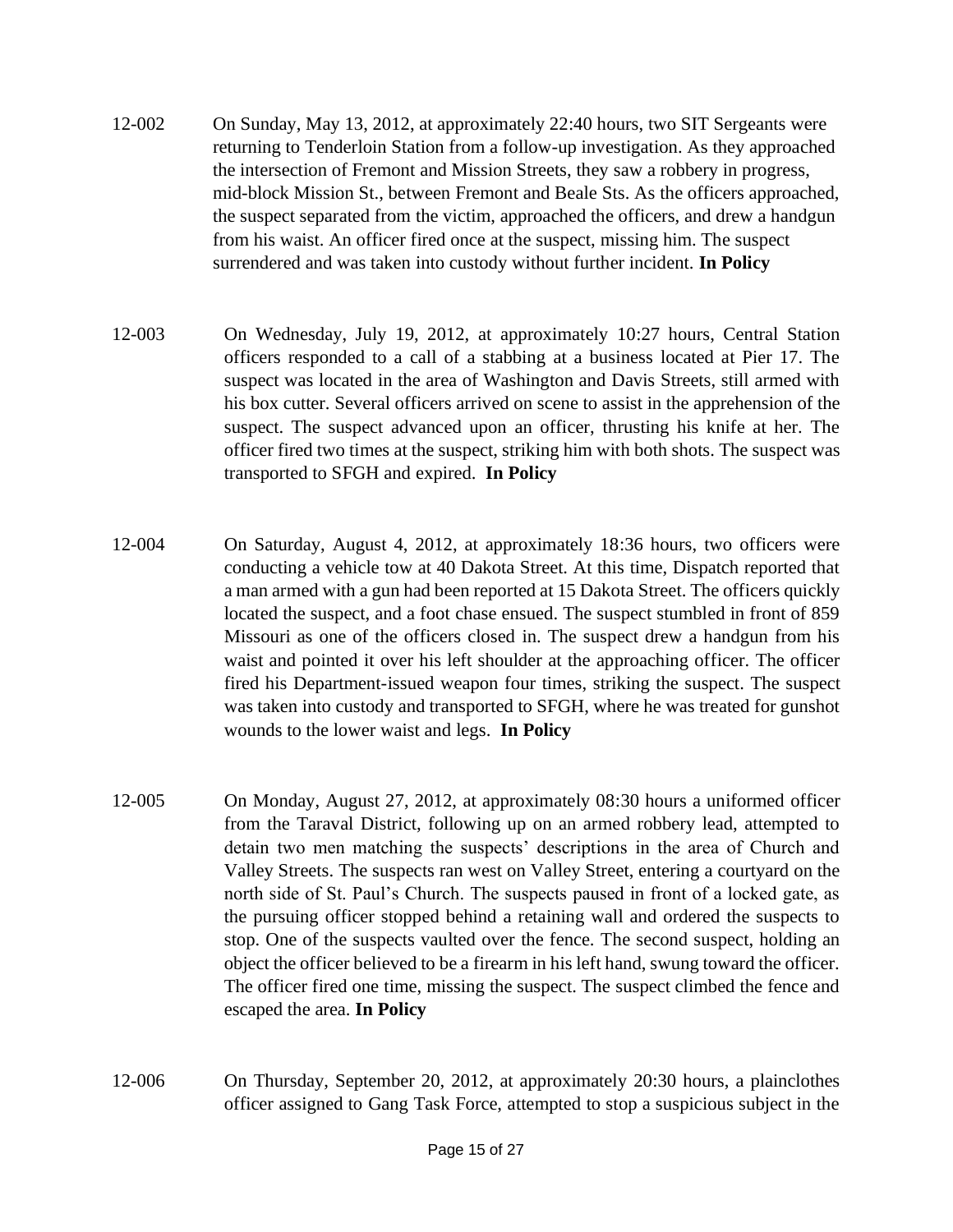area of 14th Street and Natoma. The subject was known by one of the officers to be on probation for weapons-related charges. The suspect sprinted from the officers. The officer in pursuit behind the suspect saw the suspect draw a machine pistol with an extended clip from his waistband. When the suspect ducked into an alcove and began to turn toward the officer, he fired at the suspect, striking him twice. The suspect was taken into custody in front of 257 14<sup>th</sup> Street. **In Policy** 

13-001 On Thursday, February 14, 2013, at approximately 21:55 hours, officers prepared to stop a stolen vehicle caught in traffic on the 300 block of Eddy. The driver of the stolen vehicle veered rapidly toward officers positioned on the north sidewalk. The officers scrambled to avoid the on-coming vehicle, including a recruit officer who retreated toward the street. The recruit officer found himself squeezed between vehicles parked on Eddy St. and the oncoming car; he discharged his weapon at the suspect, firing three times. The suspect was not struck; he was taken into custody shortly afterward following a traffic collision at 5<sup>th</sup> and Mission Sts. **In Policy** 

**\_\_\_\_\_\_\_\_\_\_\_\_\_\_\_\_\_\_\_\_\_ \_\_\_\_\_\_ \_\_\_\_\_\_\_\_\_\_\_\_\_\_\_\_\_\_\_\_\_\_\_\_\_\_\_\_**

- 13-002 On March 5, 2013, at approximately 18:49 hours, four officers assigned to Bayview Station's Housing Unit noticed a vehicle matching the description of one taken in a carjack robbery. They pursued the suspect vehicle to George Court, a dead end. Both vehicles slowed to a stop, and officers began to exit their vehicle. The suspect abruptly backed up and began to attempt a three-point turn. Two officers fired at the driver, who was struck and apprehended at the scene. **In Policy**
- 13-003 At approximately 04:35 hours on March 15, 2013, two two-officer units from Park Station responded into the Northern District to assist with a reported carjacking of a taxi cab. While enroute, the officers observed the suspect vehicle in the area of Jackson and Spruce. When the cab stopped in a driveway, the officers exited their vehicle. The suspect suddenly reversed into a three-point turn and headed directly back at the officers. An officer caught in the path of the vehicle fired his weapon at the driver. The driver was not struck and was taken into custody near Bay and Octavia Streets. **Not In Policy**
- 13-004 On March 16, 2013, at approximately 14:30 hours, an off-duty officer at his home in Dublin, CA accidentally discharged a personal weapon while repairing the firearm. He was wounded in the left leg. **Not In Policy**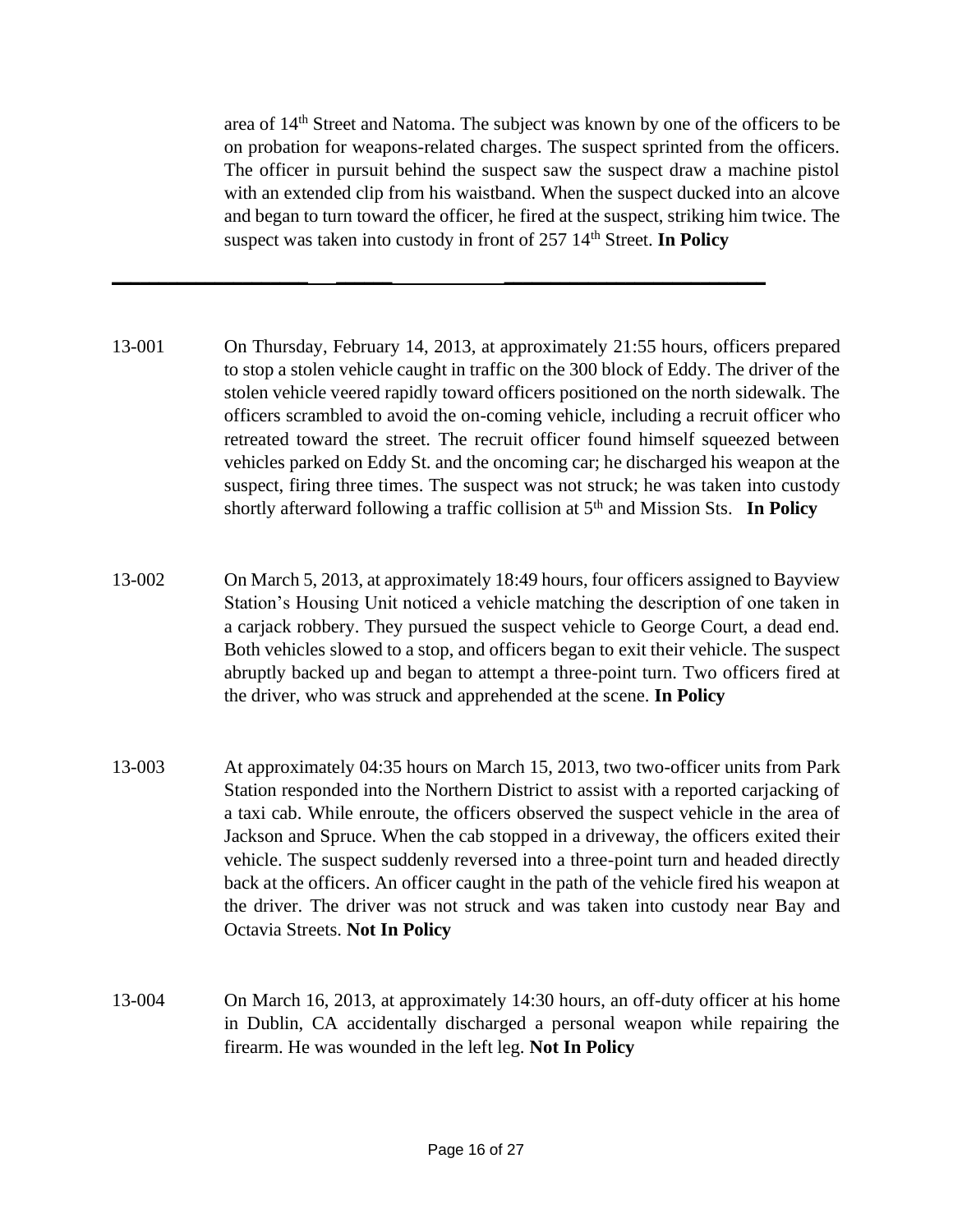- 13-005 On April 7, 2013, at approximately 02:00 hours, citizens reported a fight with weapons in the area of  $17<sup>th</sup>$  and Valencia Sts. Two officers responding to the location observed a male suspect holding a firearm threateningly. The male did not heed orders to drop the weapon and turned toward the officers. An officer fired three rounds at the suspect, striking the suspect as well as a person positioned near the suspect. **In Policy**
- 13-006 On April 17, 2013, at approximately 21:45 hours, officers responded to an assault with a machete at a residence on the 900 block of DeHaro Street. Upon arrival, the officers were met by a bleeding victim in front of the address who advised that the suspect was inside the residence. As the officers were speaking to the victim, the suspect emerged from the residence with a weapon raised over his head and approached the officers. An officer fired twice, mortally striking the suspect. The weapon was subsequently identified as a claw hammer. **In Policy (Use of Firearm)/Improper Conduct (Equipment)**
- 13-007 On Saturday, July 20, 2013, at approximately 21:10 hours, Officers assigned to the Violence Reduction Team (VRT) responded to the area of Larkin and O'Farrell Sts. regarding a report of a man armed with a gun. While approaching within two blocks of the location, the officers heard the sound of gunfire, and then they saw a male suspect shooting at two men. An officer fired at the shooter, missing him. The suspect ran from the officers, but was apprehended. **In Policy**
- 13-008 On Sunday, October 27, 2013, at approximately 12:26 hours, numerous officers responded to a robbery in progress. A caller reported a victim had been shot and witnesses reported a man with a gun in the area of Chestnut & Pierce Streets. Officers from Northern Station pursued the suspect to the area of Mallorca and Capra Streets. When the suspect drew a weapon from his waistband, four officers fired at him. The suspect suffered multiple gunshot wounds and was arrested. **In Policy**
- 13-009 On Monday, December 30, 2013, at approximately 20:50 hours, two officers assigned to Taraval District were in their radio car in the area of 19<sup>th</sup> and Taraval. At this time, a suspect involved in a vehicle pursuit with another unit became stuck in traffic in the same area. The officers parked their car, exited their vehicle, and approached the suspect. The suspect driver forced his way through traffic and accelerated in the direction of one of the officers, who fired one time at the driver. The driver was not hit and drove away. He subsequently crashed into a barrier near the Golden Gate Park panhandle and was taken into custody. **In Policy**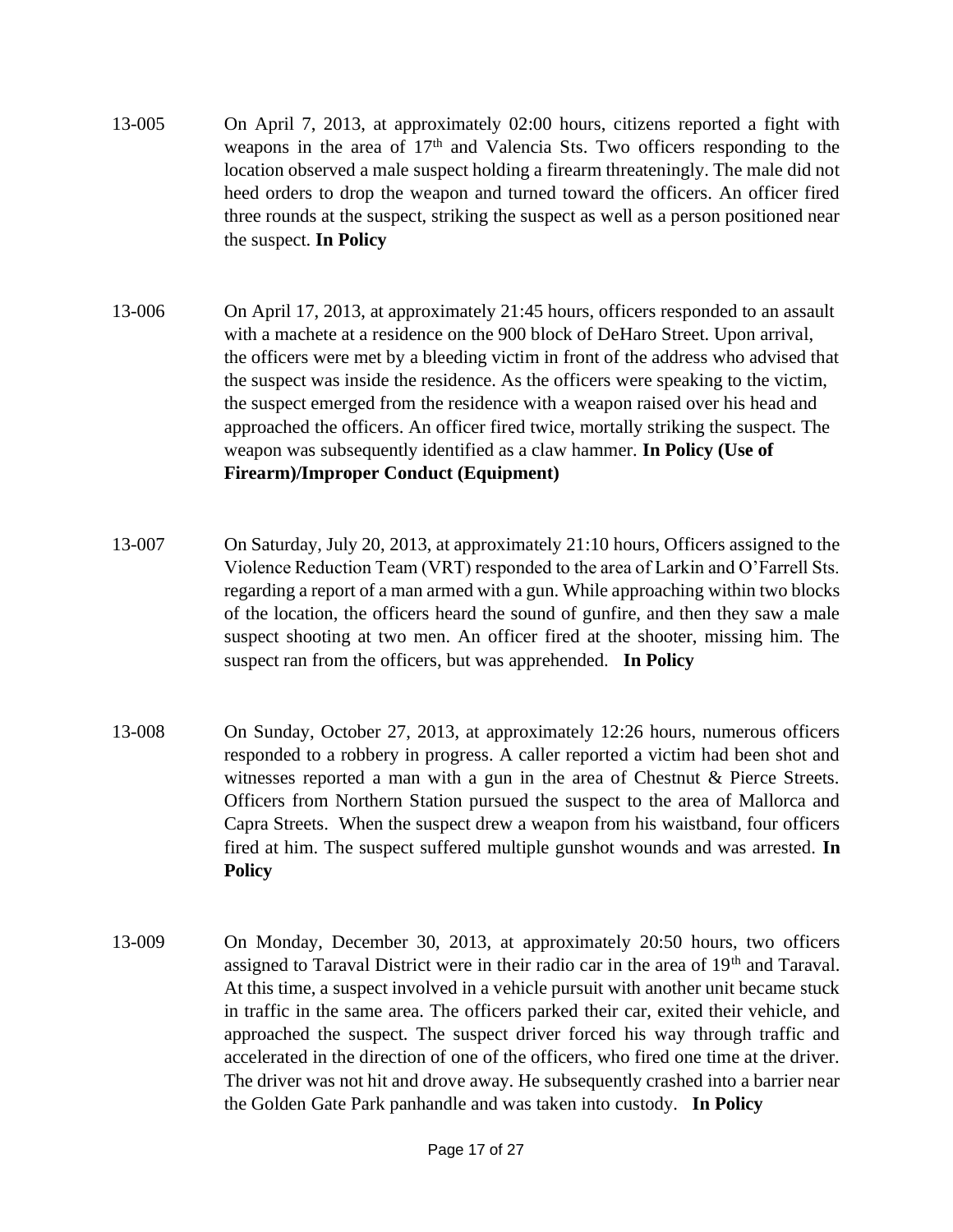14-001 At approximately 00:11 hours on the morning of Sunday, January 12, 2014, an offduty sergeant was involved in a traffic collision near the Caesar Chavez Street exit from 280. The drivers of the vehicles stopped at a gas station at Bayshore Blvd. and Jerrold Avenue. The driver of the second vehicle became agitated and physically assaulted the sergeant, striking her. The sergeant fired once. The suspect was grazed and retreated. He was arrested at the scene. **In Policy**

**\_\_\_\_\_\_\_\_\_\_\_\_\_\_\_\_\_\_\_\_\_\_\_\_\_\_\_\_ \_\_\_\_\_\_\_\_\_\_\_\_\_\_\_\_\_\_\_\_\_\_\_\_\_\_\_**

- 14-002 At approximately 12:15 hours on Tuesday, February 4, 2014, two uniformed officers assigned to Bayview Station's housing unit observed a stolen vehicle, and a pursuit ensued. The suspect attempted to violently ram his way through the vehicles stopped for a red light, northbound  $3<sup>rd</sup>$  Street at  $20<sup>th</sup>$  Street, as the officers attempted to get the suspect to stop his vehicle. The suspect maneuvered his vehicle before accelerating toward one of the officers. The partner officer fired at the suspect, striking the vehicle. The suspect, who was not struck, fled the scene. **In Policy**
- 14-003 On Saturday, March 8, 2014, at approximately 14:44 hours, two uniformed officers assigned to the Mission Station housing unit responded to the 1300 block of Florida Street regarding a report of vandalism to a vehicle. When officers approached the vehicle, the driver backed up, then steered his vehicle toward one of the officers. The partner officer fired at the suspect, who was not struck. An officer at the scene was hit by gunfire. The suspect fled the scene and was later apprehended in another county. **In Policy**
- 14-004 On Monday, March 21, 2014, at approximately 19:11 hours, four uniformed officers were among units responding to Bernal Heights park to investigate a report of a suspicious person with a gun in a holster. The officers located a man matching the description. The suspect drew a weapon from his hip holster and pointed it at the responding officers. The officers fired at the suspect, fatally striking him. **In Policy**
- 14-005 On Thursday, September 25, 2014, at approximately 06:00 hours, officers responded to a report of a roll-over car collision at Battery and California Streets. The description of one involved car matched an armed carjacking vehicle that had been pursued by CHP officers from Richmond to San Francisco. As unknowing citizens approached this vehicle to render assistance, the occupant fired at them,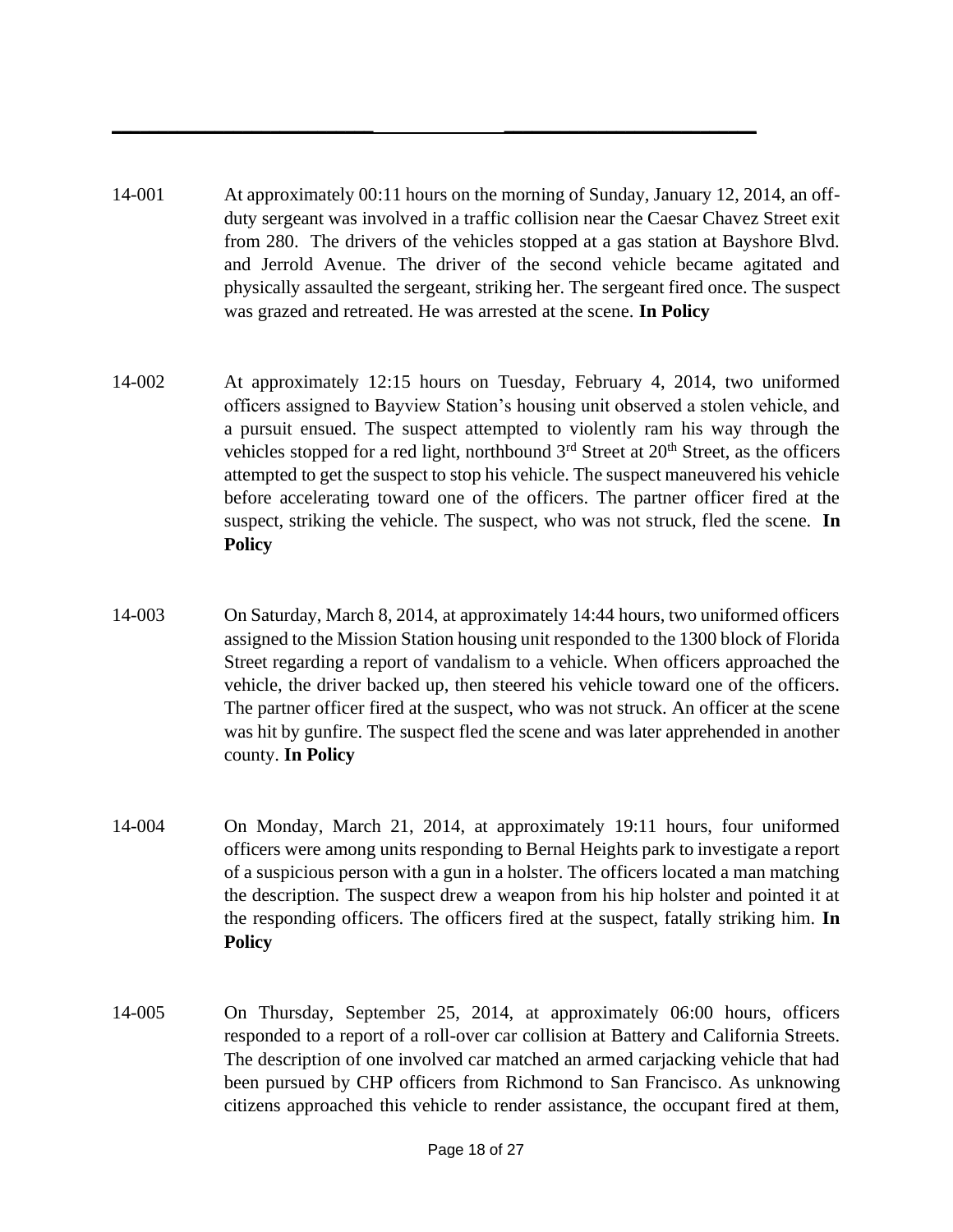narrowly missing a Good Samaritan. Officers attempted to coax the armed suspect's surrender. When the suspect emerged from his car and pointed a firearm at officers on scene, six uniformed officers fired at the suspect, fatally striking him. **In Policy**

- 14-006 On Tuesday, October 7, 2014, at approximately 20:58 hours, officers assigned to Southern Station observed an auto burglary in progress. The suspects returned to their vehicle as officers began to close in. As one of the officers, wearing a plainclothes cover, moved toward the suspects' vehicle, the driver pointed a firearm at him. The officer fired at the driver, who expired from the resulting wounds. **In Policy (Use of Firearm); Not In Policy (Uniform/Equipment)**
- 14-007 On Thursday, November 6, 2014, at approximately 19:51 hours, four plainclothes officers assigned to Bayview Station observed an apparent narcotics transaction in the area of public housing 900 Connecticut Street. As two of the officers began to approach the four involved subjects, two men attempted to leave the scene. An officer pursued one of the fleeing suspects. The suspect produced a firearm from his hip area and pointed it at the officer. The officer fired at the suspect, wounding him. The suspect was taken into custody. **In Policy**
- 14-008 On Wednesday, December 3, 2014, at approximately 06:55 hours, an off-duty police officer, assigned to the Training Division, was leaving for work. As he exited his apartment, he was confronted by a suspect who attempted to rob him. A physical struggle ensued, during which time the suspect was struck once by a round discharged from the officer's weapon. The wounded suspect was taken into custody. **In Policy**

**\_\_\_\_\_\_\_\_\_\_\_\_\_\_\_\_\_\_\_\_\_\_\_\_\_\_ \_\_\_\_\_\_\_\_ \_\_\_\_\_\_\_\_\_\_\_\_\_\_\_\_\_\_\_\_\_**

- 15-001 On Sunday, January 4, 2015, at approximately 09:20 hours, officers assigned to Central Station responded to a closed business on the 400 block of Mason Street regarding an alarm activation. Officers found an unsecured door and conducted a search of the business. An officer encountered a suspect and fired once, missing the suspect. The suspect was taken into custody without further incident. **Not In Policy**
- 15-002 On Sunday, January 4, 2015, at approximately 17:21 hours, three uniformed sergeants assigned to Mission Station were confronted by a man in a restricted area of the station parking lot. The officers directed him to leave, but he refused. The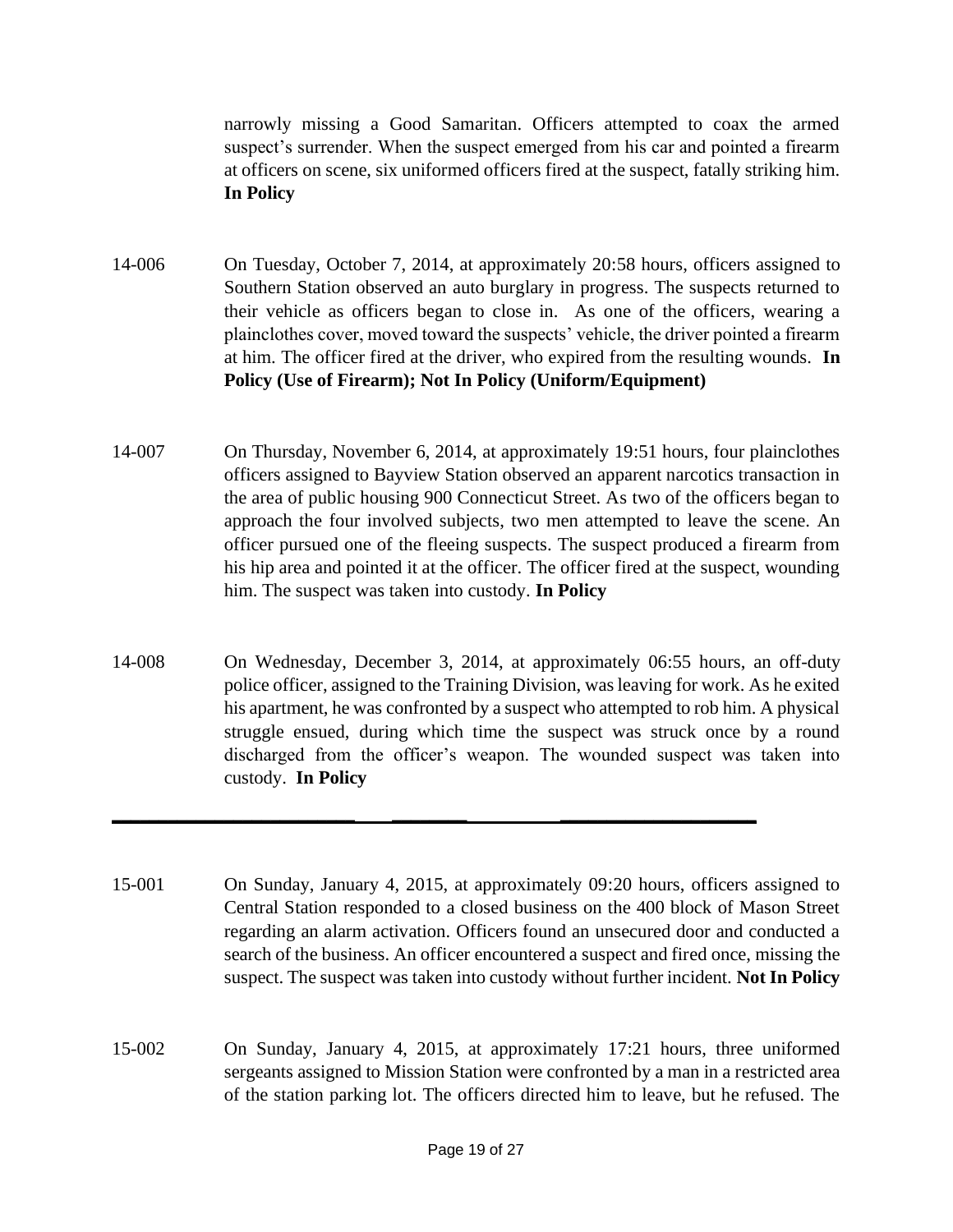officers attempted to use physical controls and pepper spray, to no avail. The suspect drew a weapon from his waistband, and two of the sergeants fired at the suspect, mortally injuring him. **In Policy**

- 15-003 On Wednesday, February 26, 2015, at approximately 21:47 hours, two plainclothes officers responded to the 2800 block of Folsom Street regarding a report of a man chasing a person with a knife. As the officers approached two men matching the descriptions, one assaulted the officer with a large kitchen knife. The officers fired at the suspect and fatally wounded him. **In Policy (Use of Firearm); Not In Policy (Equipment)**
- 15-004 On Monday, March 17, 2015 at approximately 19:07 hours, three plainclothes officers were conducting a stolen vehicle investigation on the 1500 block of Van Ness Avenue at Pine Street. The driver of the stolen vehicle noticed the officers' approach and began a reckless flight into congested pedestrian and vehicle traffic. Because of gridlock, the suspect repeatedly attempted to ram a path through parked and occupied vehicles, while driving on the wrong side of the road at times. She repeatedly placed scrambling bystanders at immediate risk of being run down. Two of the officers fired at the driver, fatally striking her. **In Policy (Use of Firearm); Not In Policy (Equipment)**
- 15-005 At approximately 07:00 hours on the morning of Sunday, July 26, 2015 uniformed officers assigned to the Airport Bureau responded to a report of a hit-and-run incident involving a vehicle and a traffic light. Responding units attempted to detain the driver, who fled on foot. The suspect attempted to carjack several vehicles, then charged one of the officers, who retreated before firing twice at the on-coming suspect, who was struck once and taken into custody. **In Policy**
- 15-006 At approximately 08:00 hours on the morning of Friday, September 18, 2015, an officer at home, off-duty, discharged a personal firearm, resulting in injury to the officer. No one else was injured. **Not In Policy**
- 15-007 At approximately noon on Thursday, October 15, 2015, two sergeants were flagged down in the area of 8<sup>th</sup> and Market Streets regarding a man throwing bottles. The sergeants contacted the subject, who physically assaulted the nearest sergeant, bringing him to the ground violently. The sergeant was injured in the take down and pinned by the suspect. The suspect drew the sergeant's firearm, and pointed the weapon in the face of the sergeant, as the injured sergeant struggled for control of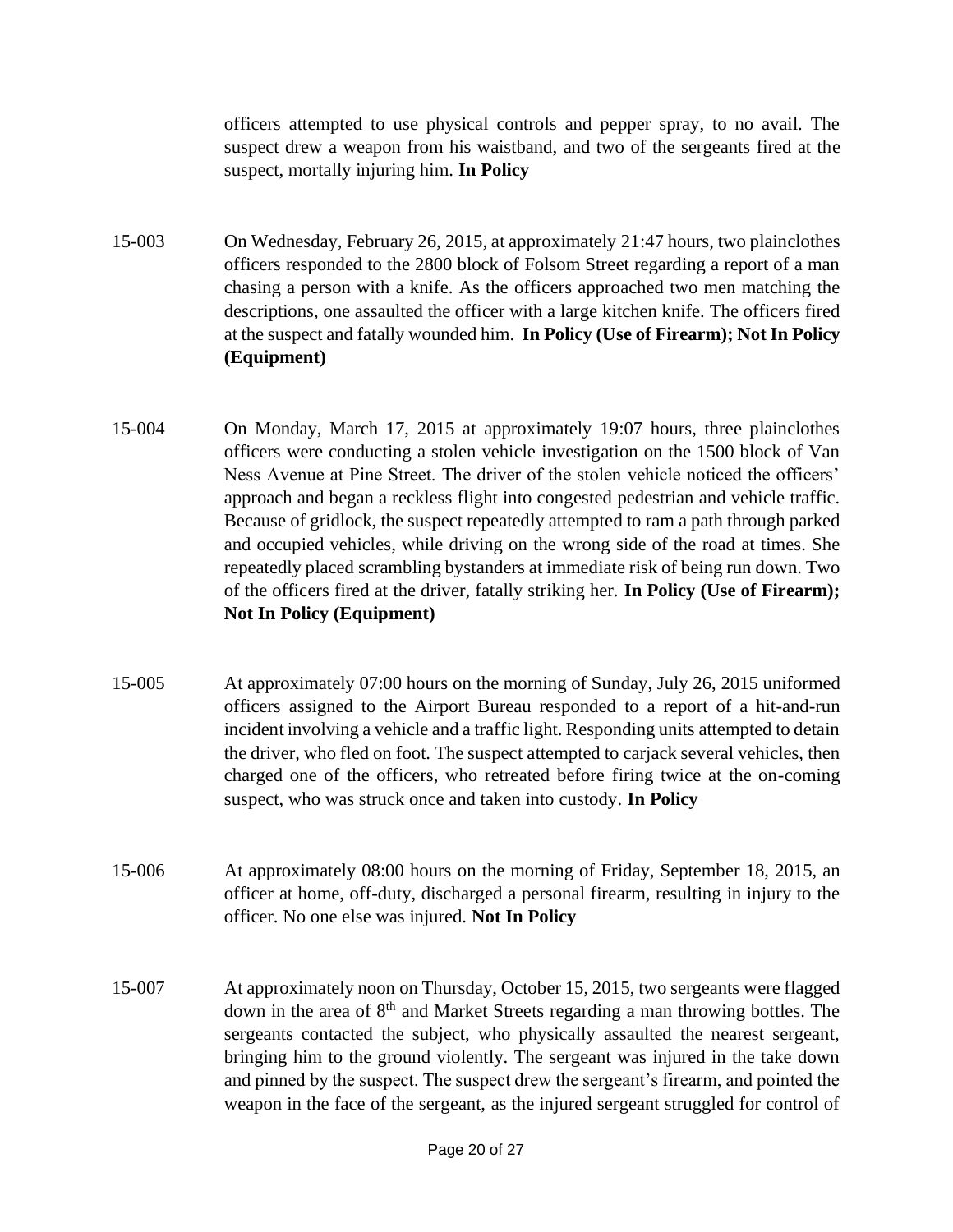his firearm. The second sergeant fired at the suspect two times, fatally striking him. **In Policy**

- 15-008 On Saturday, October 24, 2015, at approximately 08:00 hours, multiple officers attempted to locate a police vehicle that had been stolen a short while earlier. The suspect was violently smashing and ramming civilian vehicles during a citywide rampage, before he became isolated on Treasure Island. Two officers began to prepare a roadblock at the main gate when the suspect began to head their direction. When suspect accelerated in the direction of the officers, heading toward a MUNI bus stop and civilians in the area. The officers fired two times each at the driver, striking the vehicle. The driver was not hit and continued his violent flight. He was taken into custody after wrecking on the southern on-ramp for the Bay Bridge. **In Policy**
- 15-009 On Wednesday, November 11, 2015, at approximately 16:15 hours, Numerous officers responded to a construction site on the 3000 block of Cesar Chavez Street. Workers reported a man with two guns had made his way to the sixth floor of the site. Upon their arrival, the officers took up positions to get an eye on the suspect. They observed the suspect holding a "long gun" and saw him looking around as if he were looking for potential targets. Seeing that the suspect was in a high position of advantage, and was armed with a long gun, the officers believed the suspect posed a deadly threat to themselves and the civilians in the area. Three officers fired at the suspect, fatally striking him. **In Policy**
- 15-010 On Wednesday, December 2, 2015, at approximately 16:34 hours, the suspect in an earlier stabbing assault was reported in the area of Keith and Fitzgerald Streets. Officers established a perimeter in an effort to contain the suspect, who was holding a knife. When the suspect refused the officers orders to drop his weapon, a succession of less lethal force options were deployed, without success. The armed suspect attempted to leave and headed toward one of the officers, who retreated. As the suspect closed the distance, five officers fired at the suspect, mortally wounding him. **In Policy**

**\_\_\_\_\_\_\_\_\_\_\_\_\_\_\_\_\_\_\_\_\_\_\_\_\_\_\_\_\_ \_\_\_ \_\_\_\_\_\_\_\_\_\_\_\_\_\_\_\_\_\_\_\_\_\_\_\_\_\_\_\_**

16-001 On Thursday, April 7, 2016, at approximately 09:57 hours, officers responded to a call by Homeless Outreach Team members regarding a man with a knife on the 400 block of Shotwell Street. Three officers arrived and encountered a male subject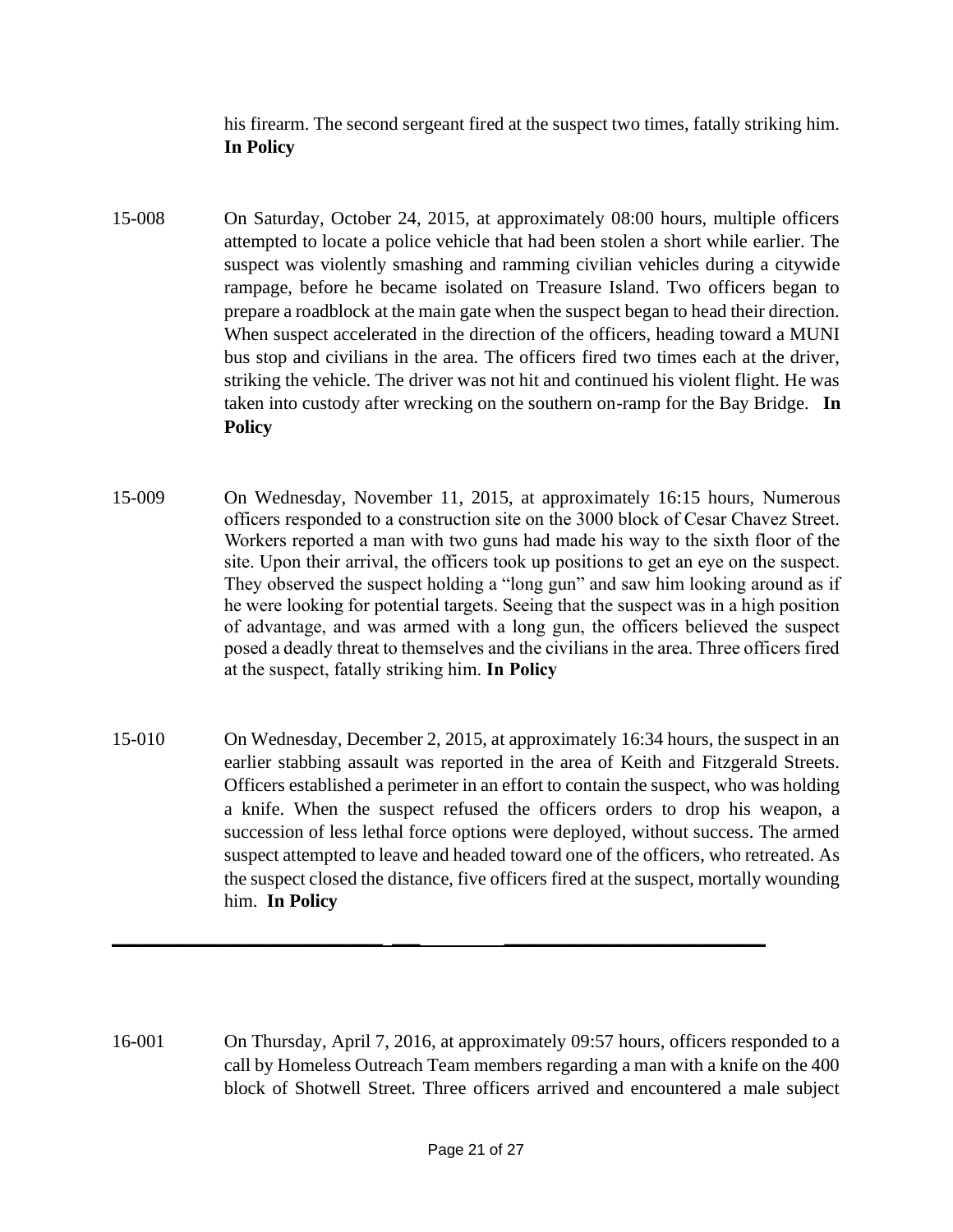armed with a large knife. Officers ordered the man to get on the ground and drop his knife, to no avail. An extended range impact weapon was deployed by one of the officers, but it failed to gain the suspect's compliance. The suspect began to advance on officers. Two of the officers fired at the suspect, who was mortally injured. **In Policy (Use of Firearm); Not In Policy (ERIW)**

- 16-002 On Thursday, May 19, 2016, at approximately 09:50 hours, two uniformed officers conducting Vehicle Theft Abatement operations encountered a stolen, occupied vehicle on the 100 block of Elmira Street. The driver attempted to flee the scene but crashed into a parked truck. When the officers approached the driver on foot, the suspect again attempted to drive away, almost striking one of the officers, before heading toward the other officer. The second officer fired one time and fatally struck the operator of the stolen vehicle. **In Policy**
- 16-003 On Friday, October 14, 2016, at approximately 20:06 hours, two uniformed officers assigned to Ingleside Station were among the officers responding Citywide regarding an officer shot in the Sunset District. The suspect was contained within a perimeter in the area of Sigmund Stern Grove. The two officers were on an edge of this perimeter, near 28th Avenue and Vicente Street, when the suspect emerged from nearby cover and opened fire. The officers returned fire and mortally wounded the suspect. **In Policy**

**\_\_\_\_\_\_\_\_\_\_\_\_\_\_\_\_\_\_\_\_\_\_\_\_\_\_\_\_\_ \_\_\_ \_\_\_\_\_\_\_\_\_\_\_\_\_\_\_\_\_\_\_\_\_\_\_\_\_\_\_\_**

- 17-001 On Friday, January 6, 2017, at approximately 03:50 hours, two uniformed officers assigned to the Taraval District were dispatched to a residence on the 500 block of Capitol Avenue regarding a reported restraining order violation. The officers made contact with the subject of the call and initiated an investigation. The subject resisted the officers and a physical struggle ensued, resulting in one of the officers being significantly injured. His partner fired at the suspect, striking him twice. The suspect was arrested and transported to SFGH. **Open**
- 17-002 On the evening of Sunday, February 5, 2017, at approximately 19:31 hours, an officer at home, off-duty, discharged a personal firearm, resulting in injury to the officer. No one else was injured. **Not In Policy**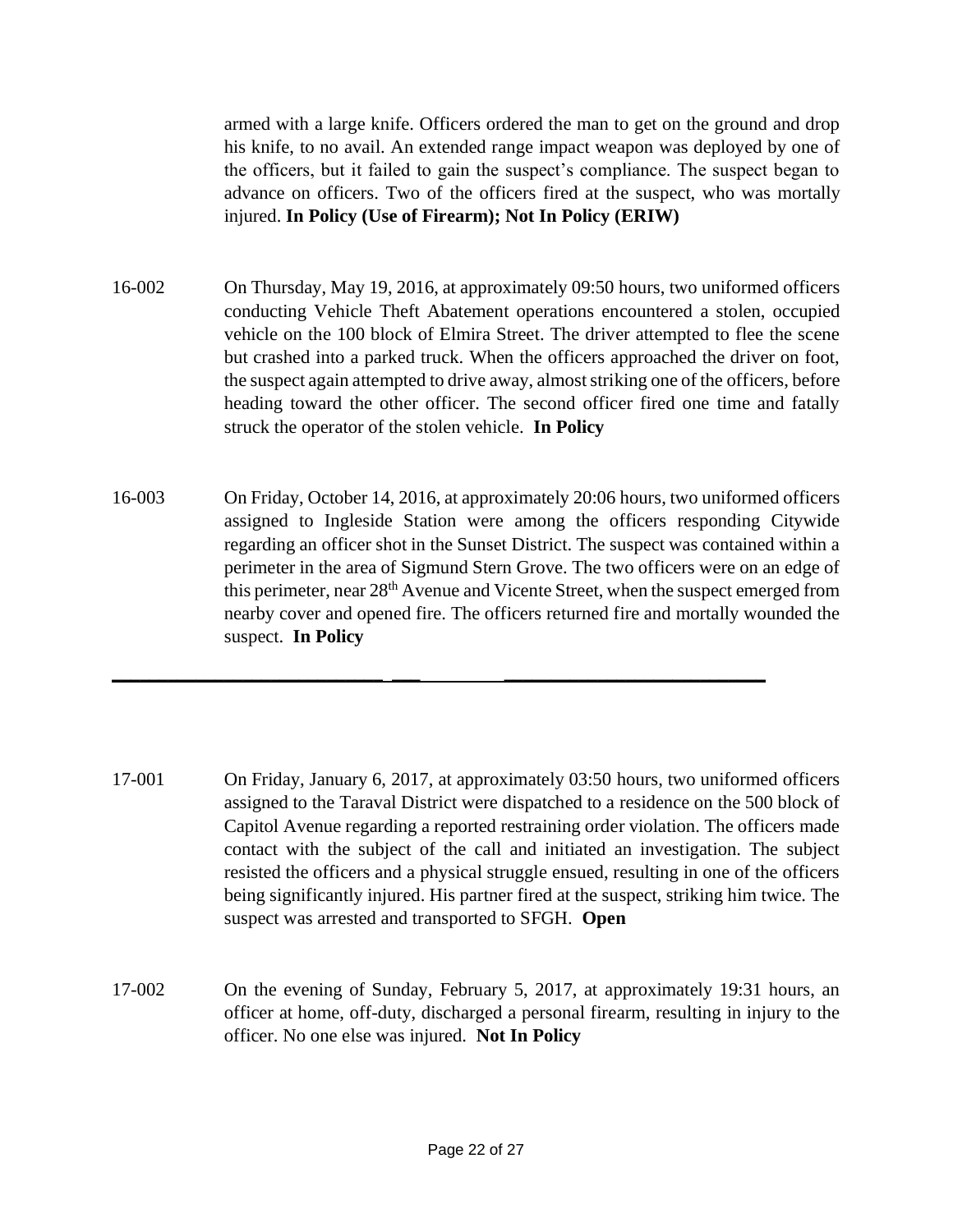- 17-003 On the morning of Wednesday May 3, 2017, at approximately 11:22 hours, bystanders directed officers to a disturbance at a restaurant on the 900 block of Market Street. The officers saw the suspect actively stabbing an employee. The employee attempted to flee, with the suspect in close pursuit, still wielding his knife. An officer fired at the suspect, mortally wounding him. No one else was injured. **In Policy**
- 17-004 On the evening of Monday 21, 2017, at approximately 22:56 hours, officers responded to a report of a home invasion robbery by armed suspects. Arriving officers set up a perimeter, then attempted to make contact with the subjects in the residence. Armed suspects ran out of the back door, where perimeter officers ordered them to stop. A suspect fired multiple rounds at the officers; one officer returned fire. No one else was hit and the suspects escaped from the immediate area. **In Policy**
- 17-005 On the morning of September 24, 2017 at approximately 02:57 hours, uniformed officers from the Tactical Division were among members responding to a barricaded suspect holding a woman and children at gunpoint inside a residence on the unit block of Salmon Street. Hostage Negotiation Team members attempted to persuade the suspect to surrender. When shots were fired inside the residence, officers breached the premises. Two officers fired at armed suspect, who was mortally wounded. The hostages were rescued, and there were no other injuries. **In Policy**
- 17-006 On Wednesday, November 1, 2017, at approximately 00:21 hours, two uniformed officers assigned to the Castro Street Halloween festivities responded to the unit block of Diamond Street regarding a report of a possible auto burglary. The officers observed an occupied vehicle and attempted to contact the occupant. The occupant exited his car and began firing at the officers, striking one of them. The partner officer returned fire, striking the suspect. The suspect was taken into custody and transported to the hospital. **In Policy**
- 17-007 On Friday, December 1, 2017, at approximately 10:30 hours, a recruit officer responded to the area of Hawes and Fitzgerald regarding a carjacking. He and his Field Training Officer subsequently chased the suspect vehicle to the 2600 block of Griffith Street, where the suspect stopped, exited, and sprinted in the direction of the officers' vehicle. The recruit officer fired one round from his departmentissued handgun, fatally striking the suspect. **Open**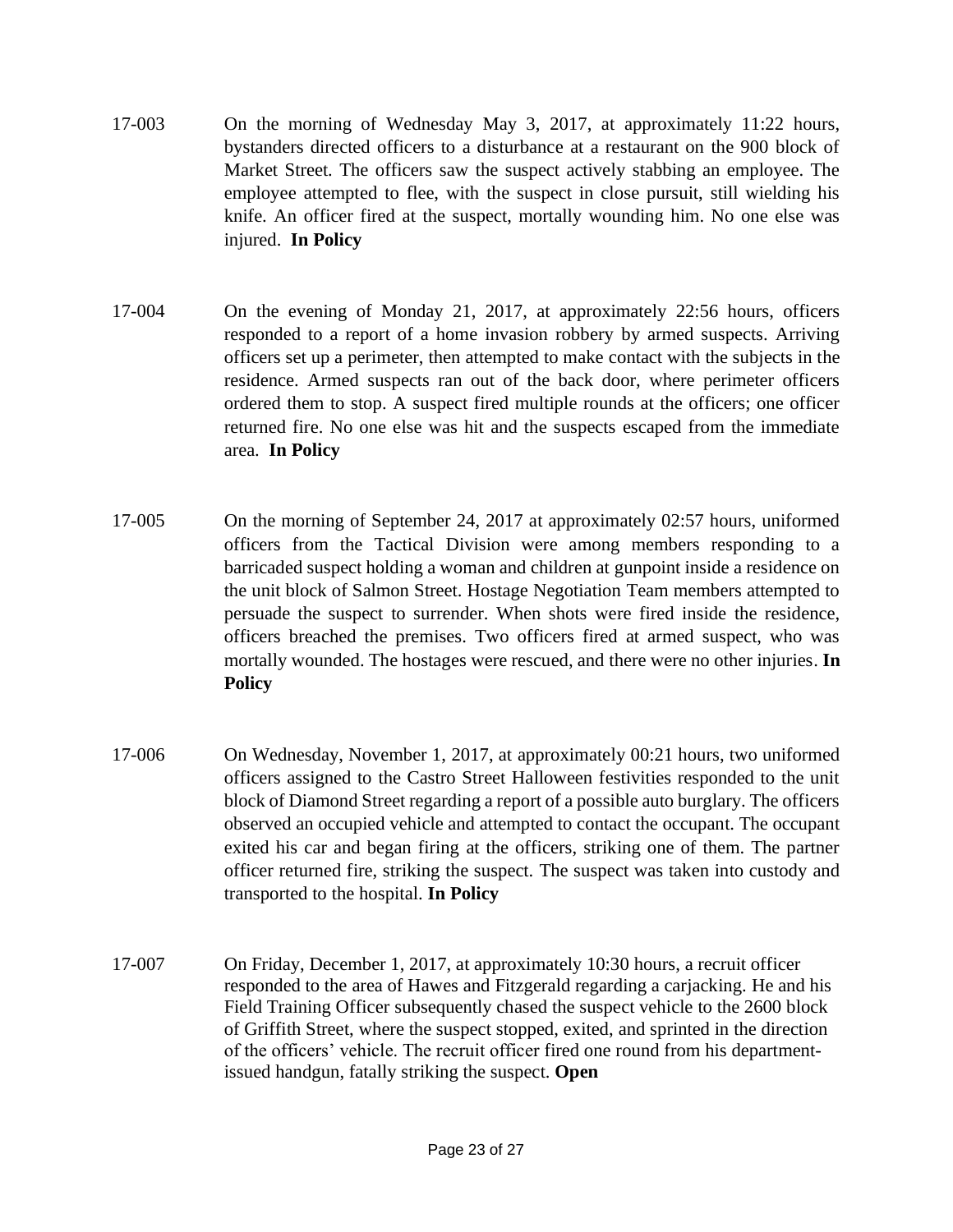17-008 On Monday, December 18, 2017, at approximately 13:25 hours, near 1001 Hilltop Mall Road (Richmond, CA), an off-duty officer died from a self-inflicted gunshot wound. **Not In Policy**

**\_\_\_\_\_\_\_\_\_\_\_\_\_\_\_\_\_\_\_\_\_\_\_\_\_\_\_\_\_ \_\_\_ \_\_\_\_\_\_\_\_\_\_\_\_\_\_\_\_\_\_\_\_\_\_\_\_\_\_\_\_**

- 18-001 On Saturday, February 17, 2018, at approximately 00:13 hours, SFPD Uniformed patrol officers observed a parked and unoccupied vehicle in the area of Alameda and DeHaro Streets. The engine compartment of the vehicle, wanted in connection with a homicide and armed carjacking, was warm. The officers observed an occupied RV parked in front of the wanted car; the homicide suspect was recognized within the RV. Three occupants were removed from the RV, but the homicide suspect opened fire from inside the RV. Seven officers returned fire. The suspect was not hit and barricaded himself in a defensive position. Tactical units and the Hostage Negotiation Team responded to the scene. Following a standoff, the suspect was taken into custody without further incident. **Open**
- 18-002 On Tuesday, March 6, 2018, at approximately 22:36 hours, numerous officers responded to a report of a robbery with a pistol in the area of Capp and 20<sup>th</sup> Street. The suspect was observed running to a vehicle and attempting to climb into its open trunk. A felony stop was made by units at  $21<sup>st</sup>$  and Capp Streets. After removing the driver, officers gave commands in English and Spanish to the suspect partially concealed in the trunk. During their interaction, the suspect fired a handgun at the officers. Ten uniformed officers exchanged gunfire with the suspect, mortally wounding him. The driver and a third subject, who had been hiding inside the suspect vehicle, were arrested, uninjured. **Firearm Discharge: In Policy. Officers' tactical conduct: Not in Policy.**
- 18-003 Officers from Ingleside Station responded to a report of a disturbance involving a man with a gun in the 200 block of Amazon Avenue. The investigation led the officers to a barber shop on the 900 block of Geneva Avenue (Geneva Barber Shop). Two officers—one uniformed officer and one plainclothes officer attempted to detain a subject inside the barber shop matching the suspect description. The suspect began to shoot at the officers when they entered the premises, hitting one of the officers in the lower right leg. The officers returned fire, mortally hitting the suspect. Four bystanders were struck by gunfire during the exchange. All four civilians were treated at SFGH and released. **Firearm Discharge: In Policy. Required Equipment for On Duty: Not in Policy**
- 18-004 On Friday, May 11, 2018, at approximately 00:59 hours, a Field Training Officer and a Recruit Officer assigned to Northern Station observed a possible auto burglary in progress near Steiner Street and Geary Boulevard. One suspect was detained at that location. A second suspect ran from the scene, and a recruit officer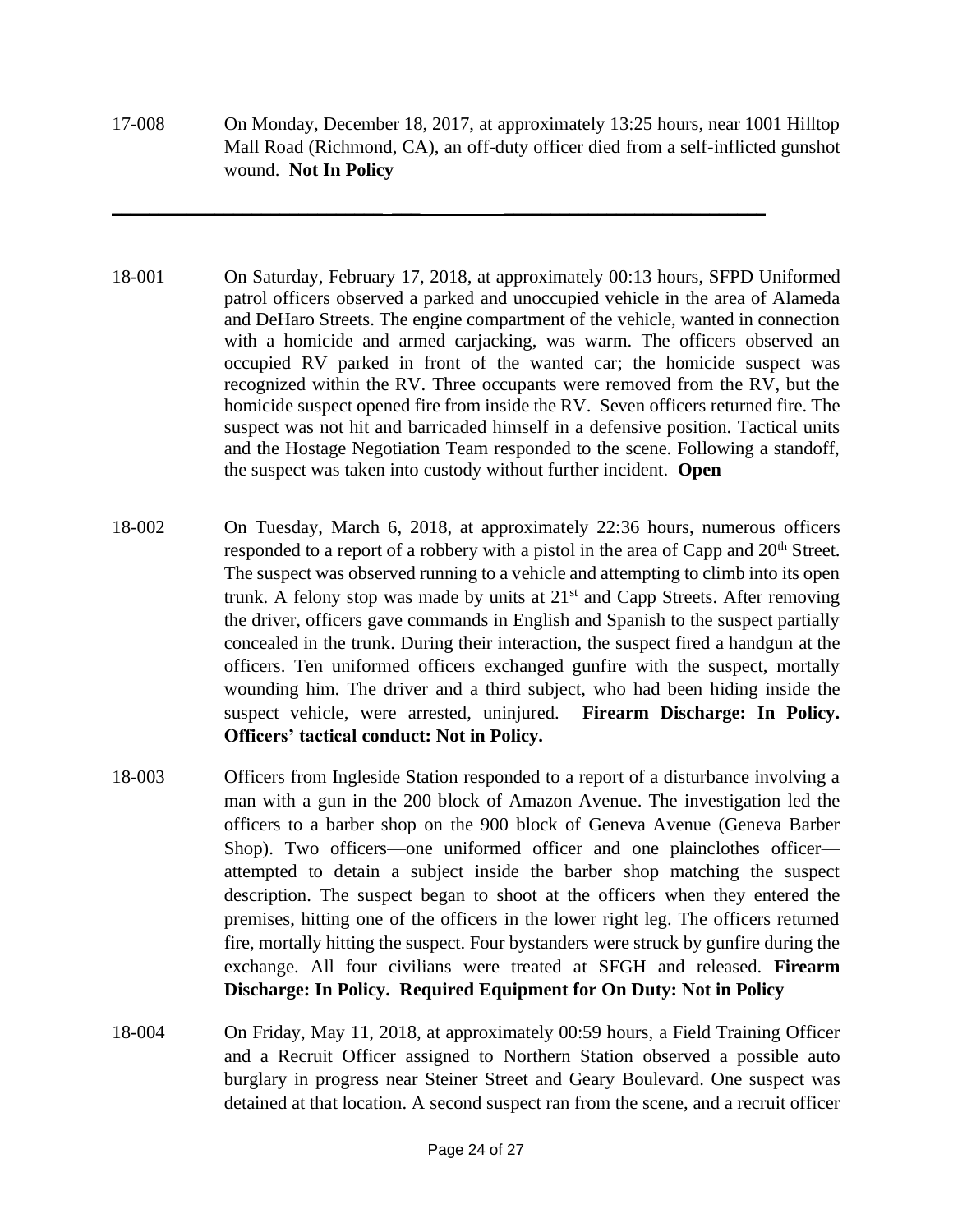pursued him on foot. The officer chased the suspect to the area of O'Farrell and Webster Streets, where the suspect entered a parked car. The suspect attempted to drive away and collided with the civilian and SFPD vehicles at the scene. During this attempt to flee, the recruit officer fired two rounds at the suspect from his Department-issued firearm. The suspect was pursued from the scene by marked SFPD units to the area of Polk and McAllister Streets, where he was taken into custody. The suspect had not been hit by the officer's rounds. **Not In Policy**

- 18-005 On Saturday, June 9, 2018, at approximately 00:17 hours, uniformed SFPD officers assigned to Central Station observed a group of four males near the intersection of Grant and Green Streets. Two of the men held open containers of alcohol, and the other two men were standing in the roadway. An officer approached the men, noticing one of the men acting in a suspicious manner. While attempting to detain the subject, the man ran from the officer, who pursued him on foot. During the pursuit, the officer observed the suspect draw a high capacity firearm from his waist area. The officer fired his Department-issued handgun two times, striking the suspect twice in the left rear torso. The suspect was arrested and transported to SFGH. A .45 caliber handgun with an extended magazine was recovered from the scene. **Open**
- 19-001 On Sunday, August 25, 2019, at approximately 22:15 hours, an SFPD officer was off-duty when he confronted a subject inside the gated area of a condo complex in the city of El Cerrito. The officer was attacked by the subject who attempted to hit the officer in the head with a rock. The off-duty officer fired two shots at the subject. The male was transported to the hospital. El Cerrito PD responded to the scene and initiated an investigation. **In Policy**

**\_\_\_\_\_\_\_\_\_\_\_\_\_\_\_\_\_\_\_\_\_\_\_\_\_\_\_\_\_ \_\_\_ \_\_\_\_\_\_\_\_\_\_\_\_\_\_\_\_\_\_\_\_\_\_\_\_\_\_\_\_**

- 19-002 On Friday, September 13, 2019, at approximately 15:55 hours, an SFPD Officer was involved in an OIS while off-duty in the city of Berkeley, CA. This incident involved a traffic altercation between the off-duty officer and another driver. During the incident, the off-duty officer discharged one round from his Department issued firearm at the driver. The other party drove away at a high rate of speed. Berkeley PD responded to the scene and initiated an investigation **Open**
- 19-003 On Saturday, December 7, 2019, at approximately 0834 hrs. SFPD Officers from Mission Station responded to a call at 23<sup>rd</sup> Street and Capp Street regarding a report of a hot prowl burglary. The officers made contact with a person matching the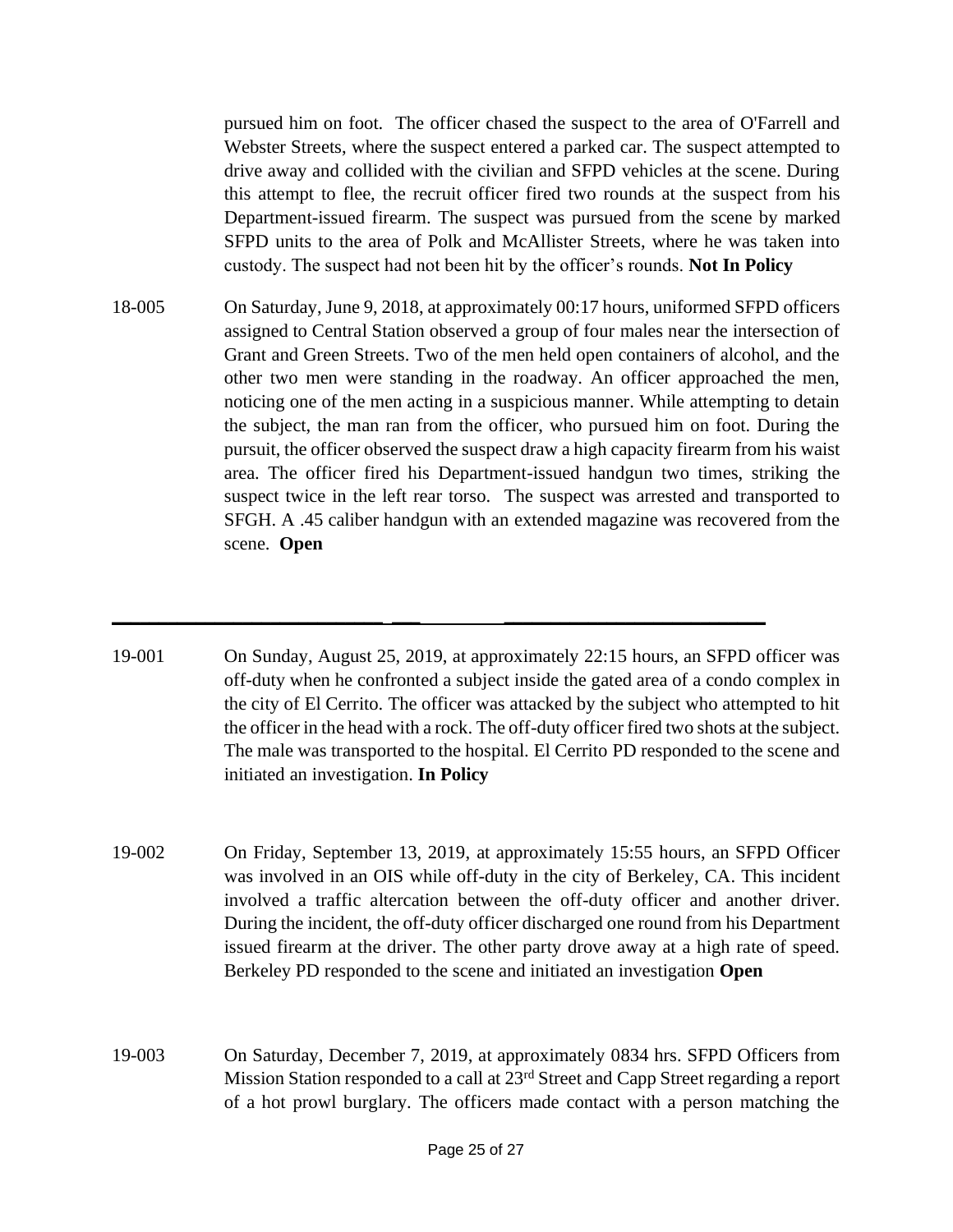description of a suspect. The suspect assaulted the officers with a weapon. An officer involved shooting occurred. The suspect and an officer were transported to a hospital. **Open**

- 20-001 On April 12, 2020, at approximately, 0540 hours, an SFPD Sergeant while off-duty was involved in an OIS, in the city of South San Francisco, CA. The Sergeant intervened and prevented an assault and a carjacking at a gas station. After intervening the suspect assaulted the Sergeant with a knife, cutting him. The Sergeant ordered the suspect to drop the knife numerous times. The suspect continued to advance toward the Sergeant. The Sergeant discharged his department-issued firearm one time striking the suspect. South San Francisco PD arrived on scene and attempted to take the suspect into custody. The suspect stole a South San Francisco PD vehicle and a pursuit ensued with South San Francisco PD. **In Policy**
- 20-002 On April 21, 2020, at approximately 0636 hours, officers responded to the 500 block of Jones Street regarding a call of a trespasser inside the building. The subject was waiving a wooden board around and refusing to leave the building. Officers arrived and attempted to defuse the situation with the armed suspect. During the course of the incident, multiple uses of force were used which included an Officer discharging his Department-issued firearm at the subject. The subject was not struck by gunfire. **In Policy.**
- 20-003 On October 10, 2020, at approximately 2325 hours, officers responded to call of a carjacking with a knife at Market and Gough Streets. Responding officers were directed toward the suspect by witnesses. The officers located the suspect and pursued him to the unit block of Otis Street where they attempted to detain him. The suspect charged at the officers with a knife. Both officers discharged their firearms, striking the suspect. The suspect was taken into custody and officers immediately rendered aid. The suspect succumbed to his injuries at the scene. **In Policy.**
- 20-004 On November 17, 2020, at approximately 1709 hours, officers responded to a call on Market Street regarding two male subjects in a fight. One of the males was armed with a knife. Officers responded on scene and located a male brandishing a knife. Officers gave the suspect multiple commands to drop the knife, but the male did not comply. During the incident SFPD officers deployed less-lethal force weapons and OC spray and two SFPD officers discharged their Departmentissued firearms. The suspect dropped the weapon and was taken into custody. Officers immediately rendered aid and the suspect was transported to the hospital. **Open**